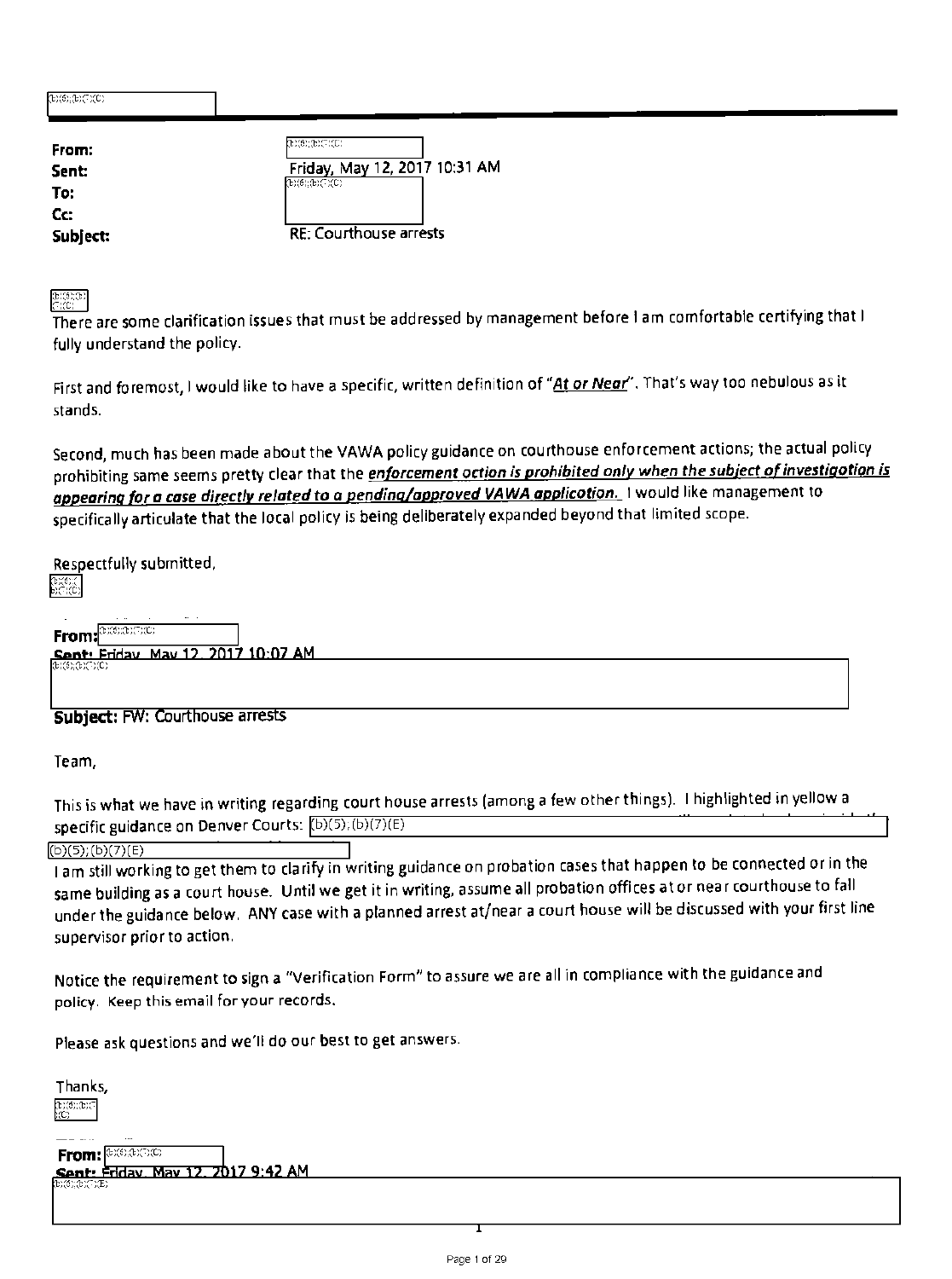$\overline{b}$  and  $\overline{b}$ 

#### Subject: Courthouse arrests

Supervisors:

A few points of clarification that may have been lost during the transition between DHS Secretaries and policy shifts. Please hold a staff meeting to discuss the below and answer any questions from your respective officers.

#### Courthouse Arrests:

As discussed on the May 9,2017, AOR call, I want to reiterate the importance of following previously established and published courthouse arrest guidance. Consistent with the original October 21, 2015, ERO Taskings from Assistant Director Jon Gurule, and subsequent guidance, enforcement actions at or near courthouses will only be undertaken against:

*[\*Priority #1(a)]:* aliens engaged in or suspected of terrorism or espionage, or who otherwise pose a danger to national security; (note that for courthouse arrests, public safety has been removed from Priority 1 definitions).

*(\*Priority ItlIca:* aliens convicted of an offense for which an element was active participation in a criminal street gang, as defined in the November 20, 2014 Johnson memorandum; (for this Priority, we focus on the active participation in a street gang, with or without a related conviction).

*[\*Priority #1(d)t* aliens convicted of an offense classified as a felony in the convicting jurisdiction, other than a state or local offense for which an essential element was the alien's immigration history;

*[\*Priority #1(e)]:* aliens convicted of an "aggravated felon," as that term is defined in section 101(a)(43) of the Immigration and Nationality Act at the time of the conviction.

For the sole purpose of the courthouse guidance, the spirit of the prior enforcement priorities noted above remain in place. I have left the Priority labels attached in this email.

Keeping FOD Longshore's guidance in place, surveillance is considered to be an enforcement action (attached).<br>  $\frac{1}{2}$  Likewise.  $(b)(7)(E)$  Likewise,

enforcement actions at or near courthouses will only take place against specific, targeted aliens with no action taken against family members or aliens accompanying the target to court. The Lindsey-Flanigan Courthouse in Denver is a cumbersome venue that does not easily conform to this guidance because of the public courtyard in which many of our arrests are made.  $\ket{{\rm (b)(7)(\overline{E})}}$ 

(b)(7)(E)

This is the messaging lam making publicly to all stakeholders and I must be able to make that promise with a strong degree of conviction that Denver officers are abiding by HQ ERO and local FOD instructions.

Certain Victims, Witnesses, and Plaintiffs: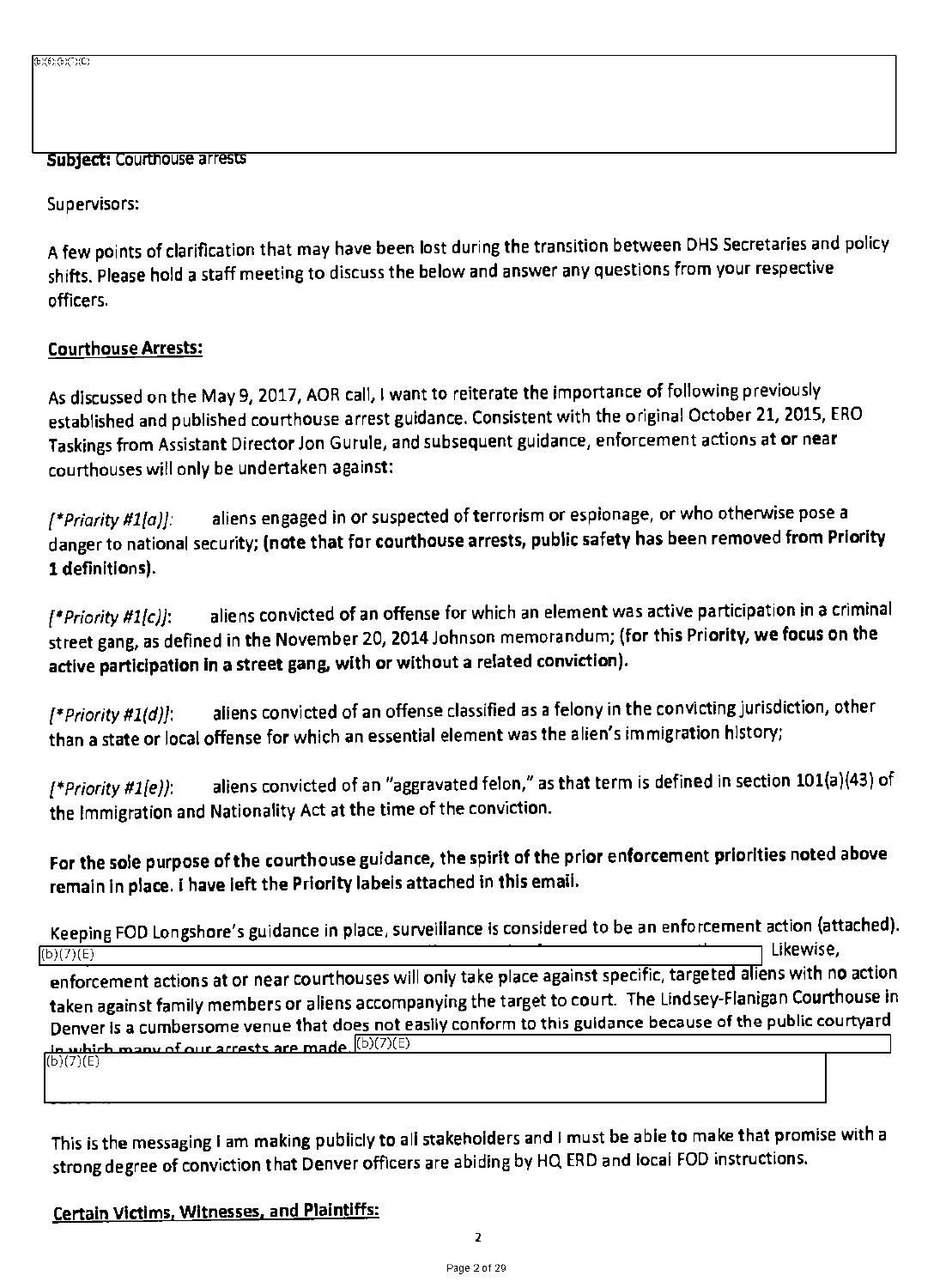Absent special circumstances or aggravating circumstances such as egregious or violent criminal histories, aliens identified as , or known to be the immediate victim or witness to a crime will be given a greater level of deference and prosecutorial discretion before arresting or removing such an alien. It is often difficult to determine if a targeted alien is a victim, witness, or plaintiff, as these individual are under no obligation to selfidentify or inform ICE of their status. Therefor it is incumbent upon each officer to diligently review cases carefully for indicators of such status, including conversations with attorneys of record when necessary.

## **VAWA**

VAWA regulations protect certain self-identified abused or battered aliens or victims of domestic violence. In these very narrowly defined cases (guidance attached), special provisions must be followed by ICE ERO officers. In these cases, courthouses are defined as sensitive locations by regulation and must be treated as such. Likewise, ICE ERO officers must independently verify the removability of such aliens, and specific annotations must be made on the NTA prior to filing with EOIR.

Each of the policies discussed in this email are attached. First line supervisors and officers are required to read them carefully and sign the attached read-and-initial sheets (one sheet per office). Supervisors from each office will submit them to SFTO **BEGINES 3** by COB May 19, 2017. AFODs may grant extensions for good cause at their discretion.

 $\textcolor{black}{\textbf{(b)(6)(b)(7)(C)}}$ 

**Acting Field Office Director Denver Field Office U. S. Immigration and Customs Enforcement Enforcement & Removal Operations**  *12445 E.* Caley *Avenue Centennial Colorado 80111*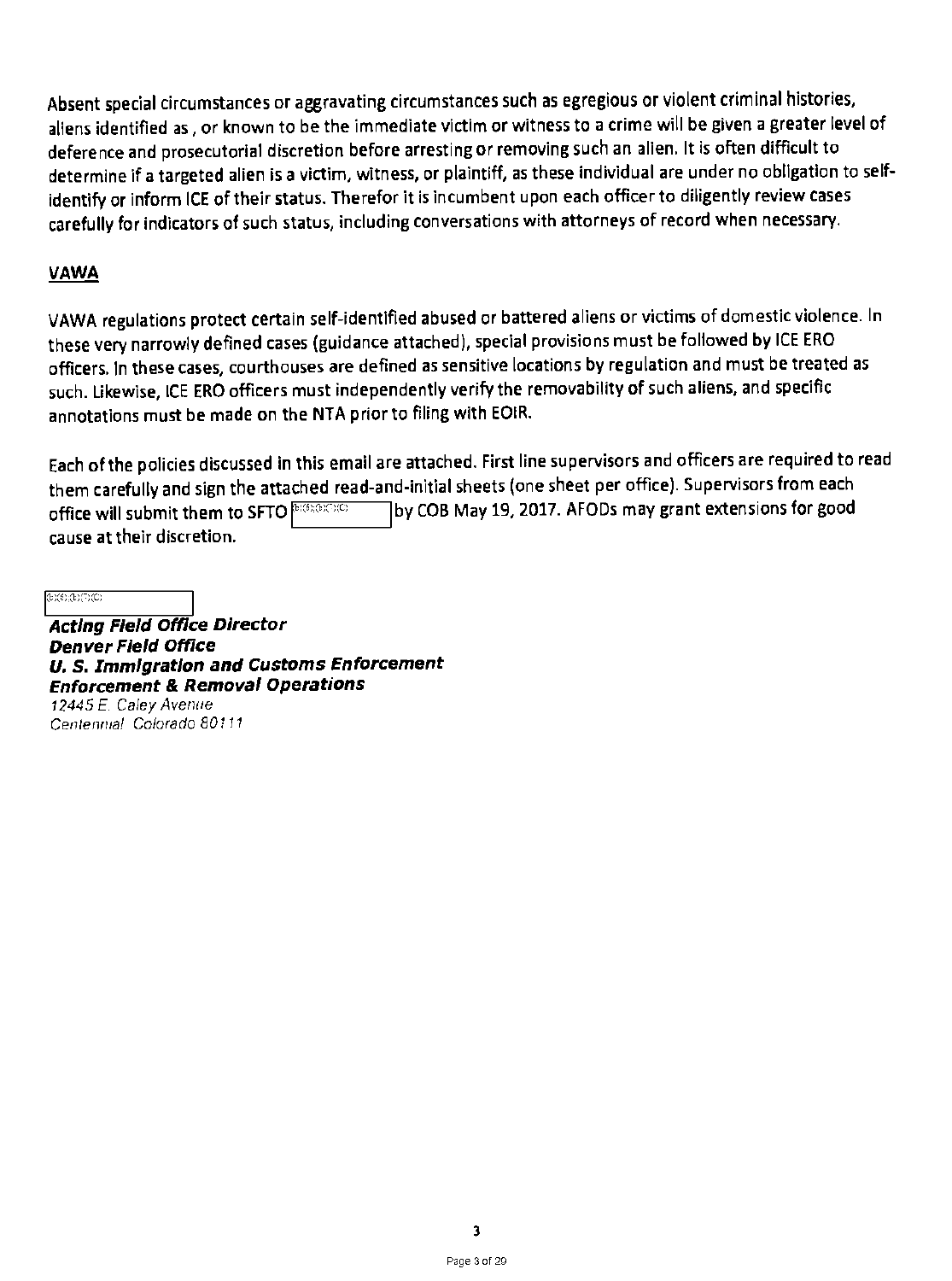| $E(G;E)\subseteq E(G)$<br>Friday, May 12, 2017 3:24 PM<br><b>GREGORIA</b> |
|---------------------------------------------------------------------------|
| Courthouse arrests                                                        |
| High                                                                      |
| Sent: Friday, May 12, 2017 2:46 PM                                        |
|                                                                           |

**Subject:** RE: Courthouse arrests

If the ICE business is with the probation office, then the officers are clear. We will defend that action if questioned.

 $E(E;E;E)$ 

**Acting Field Office Director Denver Field Office U. S. Immigration and Customs Enforcement Enforcement & Removal Operations**  *12445 E Caley Avenue Centennial, Colorado 80111* 

From: **BIOGEREE** 

**Sent:** Friday, May 12, 2017 10:58 AM **To:** 

**Cc: Subject:** RE: Courthouse arrests

Can there be a clarifying statement to this new policy that will protect those officers making a probation arrest in a location where the court and probation are co-located?  $(D(5),(D)(7)(E)$ 

 $(b)(5)$ ;(b)(7)(E)

Thanks,

 $\mathfrak{B}(\mathfrak{b};\mathfrak{b})\mathfrak{S}(\mathbb{C})$ 

1;(6; *3770 Puritan Way, Supervisory Detention and Deportation Officer Immigration and Customs Enforcement CAP/ATD/Non-Detained*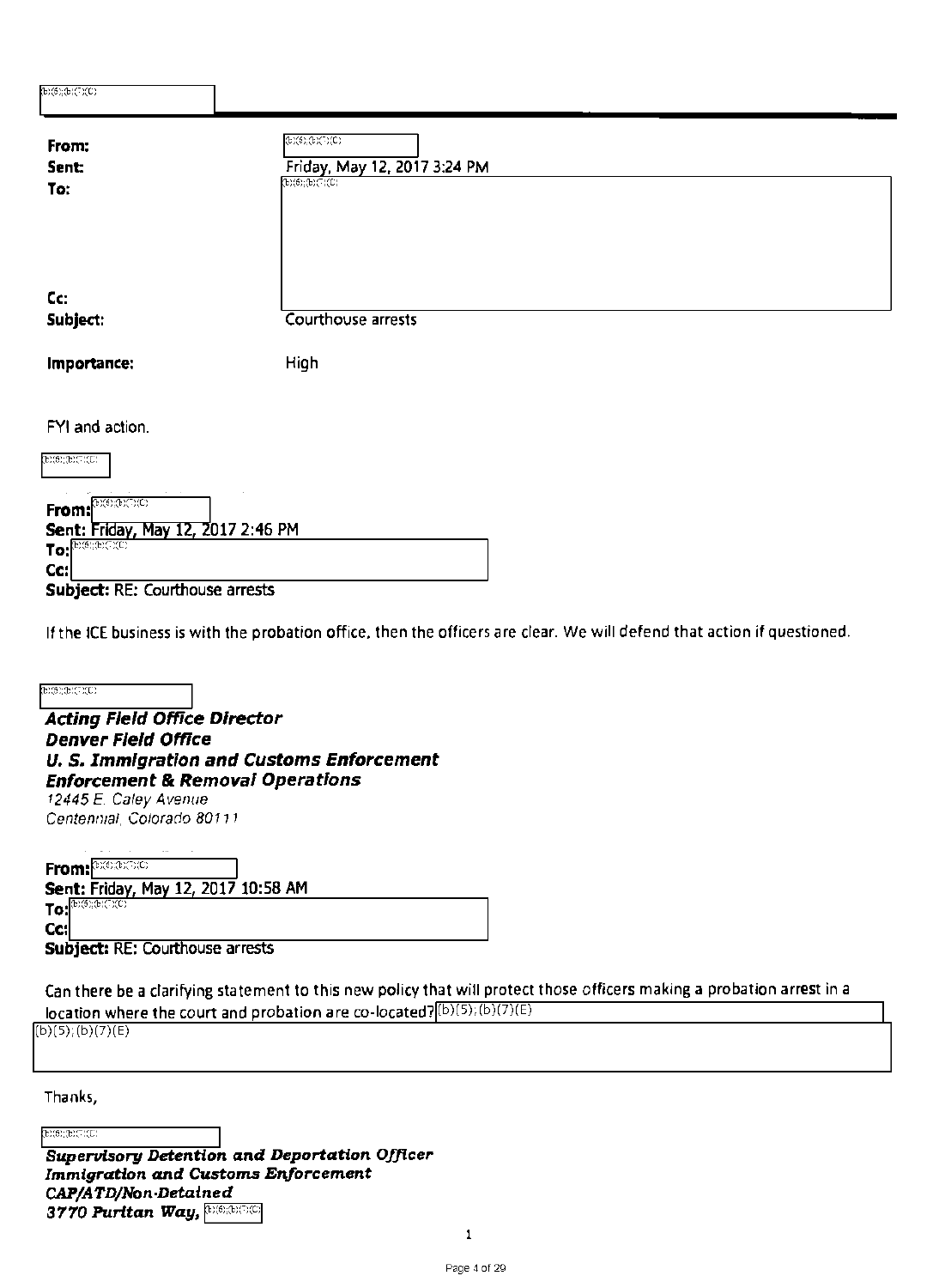| Frederick, CO 80516             |  |
|---------------------------------|--|
| (W) (303) 834 <sup>006000</sup> |  |
| $(C)$ (720) 354                 |  |
| (F) (303) 833-7044              |  |
| (E)(6);E)(F)(C)                 |  |



| $From: x^{\text{(b)}(0), \text{(b)}(0), \text{(c)}}$ |  |                                    |
|------------------------------------------------------|--|------------------------------------|
|                                                      |  | Sent: Friday, May 12, 2017 9:42 AM |
| (b)(6):(b)(7)(C)                                     |  |                                    |
|                                                      |  |                                    |
|                                                      |  |                                    |
|                                                      |  |                                    |

#### **Subject:** Courthouse arrests

Supervisors:

A few points of clarification that may have been lost during the transition between DHS Secretaries and policy shifts. Please hold a staff meeting to discuss the below and answer any questions from your respective officers.

#### **Courthouse Arrests:**

As discussed on the May 9, 2017, AOR call, I want to reiterate the importance of following previously established and published courthouse arrest guidance. Consistent with the original October 21, 2015, ERO Taskings from Assistant Director Jon Gurule, and subsequent guidance, enforcement actions **at or near**  courthouses will only be undertaken against:

*(\*Priority #1(o)]:* aliens engaged in or suspected of terrorism or espionage, or who otherwise pose a danger to national security; **(note that for courthouse arrests, public safety has been removed from Priority 1 definitions).** 

*(\*Priority 111(c)1:* aliens convicted of an offense for which an element was active participation In a criminal street gang, as defined in the November 20, 2014 Johnson memorandum; **(for this Priority, we focus on the**  active participation in a street gang, with or without a related conviction).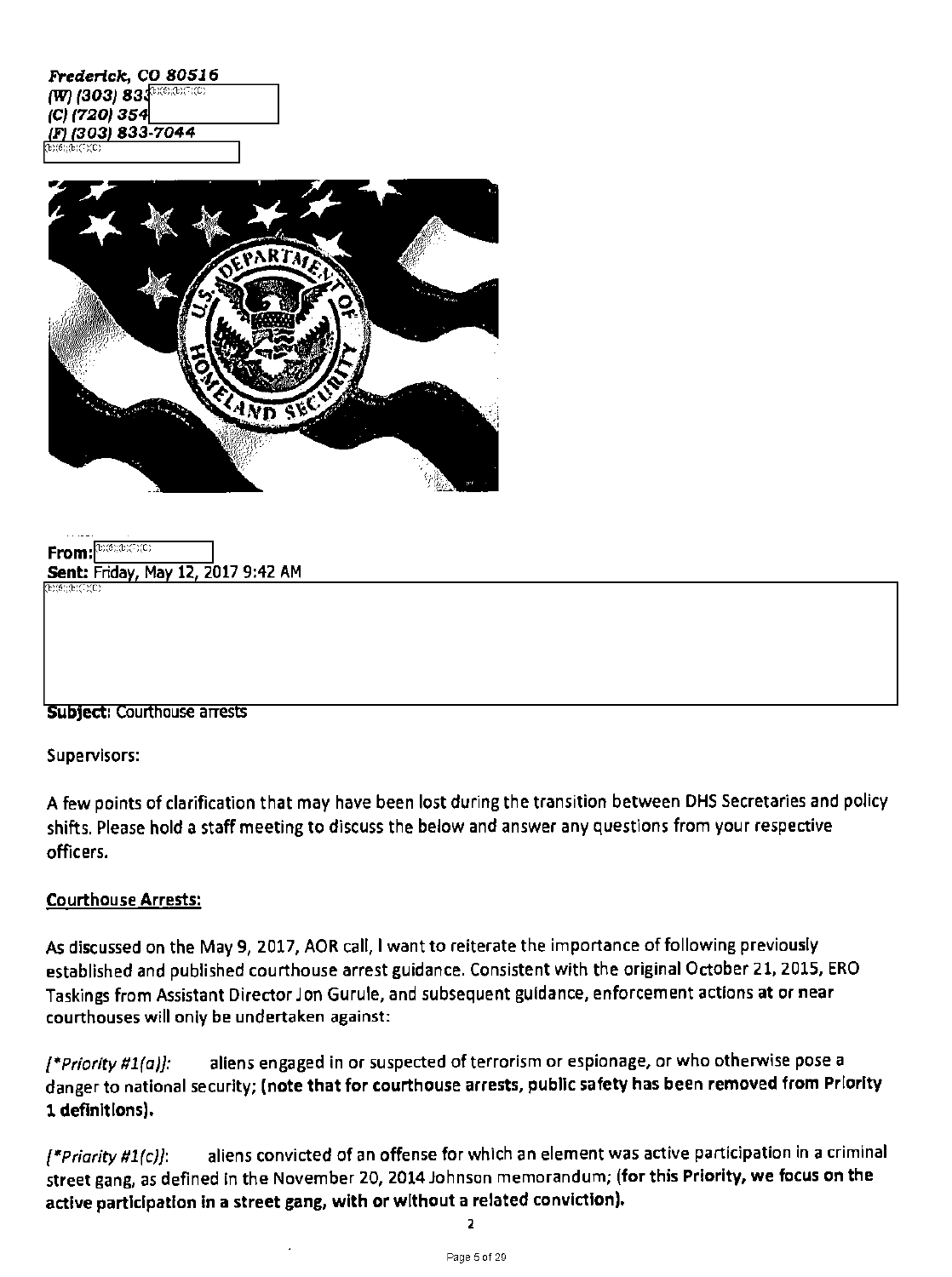#### **Enforcement & Removal Operations**

*12445 E. Caley Avenue Centennial,* Colorado *80111*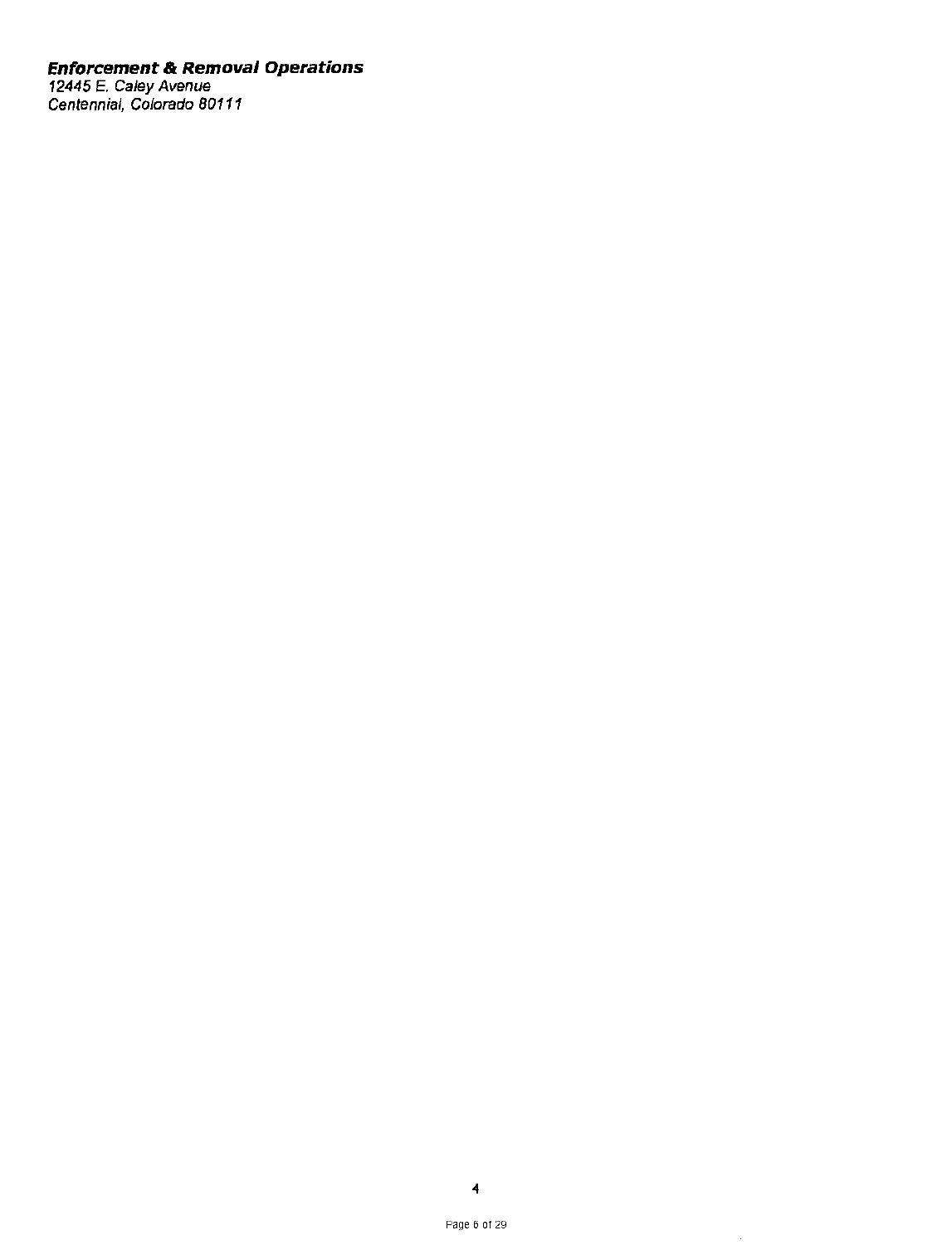| From:                                                          | $E(\Phi)(\Phi)(\bar{C})(\bar{C})$                               |
|----------------------------------------------------------------|-----------------------------------------------------------------|
| Sent:                                                          | Tuesday, May 09, 2017 10:51 AM<br>(b)(6);(b)(C)(C)              |
| To:<br>Subject:                                                | FW: Guidance Update: Enforcement Actions at or Near Courthouses |
|                                                                |                                                                 |
| $E(G;E)\rightarrow E(G;E)$                                     |                                                                 |
| DHS/ICE/ERO-Denver                                             |                                                                 |
| <b>Deportation Officer</b>                                     |                                                                 |
| <b>Fugitive Operations</b><br>12445 E. Caley Ave               |                                                                 |
| Centennial, CO 80111                                           |                                                                 |
| $(720)875$ <sup>(a)(b)</sup> $\Omega$ ffice<br>$[303]356$ cell |                                                                 |
| (720)873-3714 fax                                              |                                                                 |

Warning: This document **is** *UNCLASSIFIED//FOR* **OFFICIAL USE** ONLY (WIFOU0). **It** contains Information **that** may be exempt from public release **under** the Freedom of **Information** Act (5 U.S.C. 552). **It is** to be controlled, **stored,** handled, transmitted, distributed, and disposed of In accordance with OHS policy relating **to FOUO information** and is not **to** be released **to** the public **or other personnel who do not have** a valid "need-to-know" without prior approval of **an authorized OHS** official. **No portion of this report** should be furnished **to** the media, either In written or verbol form.

From: **BROKER** Sent: Wednesday, June 29, 2016 1:18 PM

To: **EXECUTE** Cc:

Subject: RE: Guidance Update: Enforcement Actions at or Near Courthouses

| $(b)(5)$ ;(b)(7)(E) |  |  |
|---------------------|--|--|
|                     |  |  |
|                     |  |  |

I apologize for the confusion. I was in the wrong.

 $\mathbb{C}(\mathbb{C};\mathbb{C};\mathbb{C})$ 

**Assistant Field Office Director/AFOD Metro Fugitive Teams/Emergency Management Denver Field Office Immigration and Customs Enforcement Enforcement & Removal Operations** 

12445 E. Caley Avenue Centermal Colorado 80111 | 303-472- (c) cell

Warning: This document is UNCLASSIFIEO//FOR OFFICIAL USE ONLY (U//FOUO). It contains information that may be exempt from public release under the Freedom of Information Act (5 U.S.C. 552). It is to be controlled, stored, handled, transmitted, distributed, and disposed of in accordance with DHS policy relating to FOUO information and is not to be released to the public or other personnel who do not have a valid "need-to-know" without prior approval of an authorized DHS official. No portion of this report should be furnished to the media, either in written or verbal form.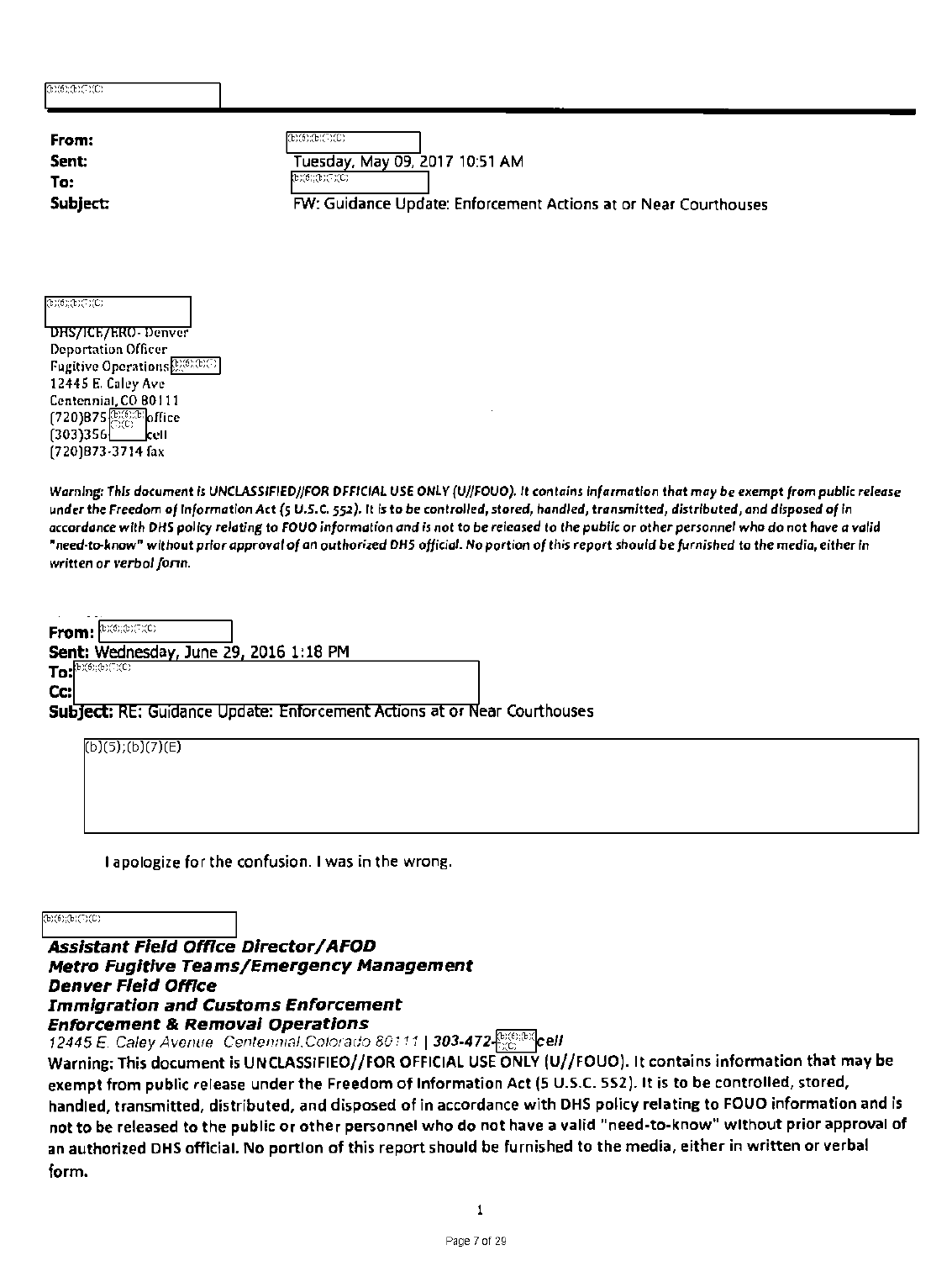**From:** *<u><b>Exercise*</u>

**Sent:** Wednesday,June 29 2016 12:12 PM

**To:** 

**Subject: FW: Guidance Update: Enforcement Actions at or Near Courthouses Importance:** High

b)(6);(b);<br>(C)

This is the only guidance I have on (Enforcement Actions at or near a Courthouse). I don't see anything regarding the need for the FODs approval when arresting a P1 alien at the courthouse. If there is more guidance stating as such could you please forward it to me so I can put it out to the troops?

Thanks,

 $\mathfrak{B}(\mathfrak{G})\text{:}\mathfrak{B}(\mathbb{C})\text{:}\mathbb{C}$  ):

**Supervisory Detention and Deportation Officer** Denver Field Office U. S. Immigration and Customs Enforcement Enforcement & Removal Operations 12445 E. Cider Avenue Centennial, Colorado 80111 (W) 720-875 (C) 720-354

Warning: This document is UNCLASSIFIED//FOR OFFICIAL USE ONLY (U//FDUO). It contains information that may be exempt from public release under the Freedom of Information Act (5 U.S.C. 552). It is to be controlled, stored, handled, transmitted, distributed, and disposed of in accordance with OHS policy relating to FOUO information and is not to be released to the public or other personnel who do not have a valid "need-to-know" without prior approval of an authorized DHS official. No portion of this report should be furnished to the media, either in written or verbal form.



From: <sup>[1262</sup>(B)(D)(C) **Sent: Monday, January 26, 2015 1:21 PM To Subject:** FW: Guidance Update: Enforcement Actions at or Near Courthouses **Importance:** High

All,

Please note the below in regards to individuals either with court or going to court with family/friends.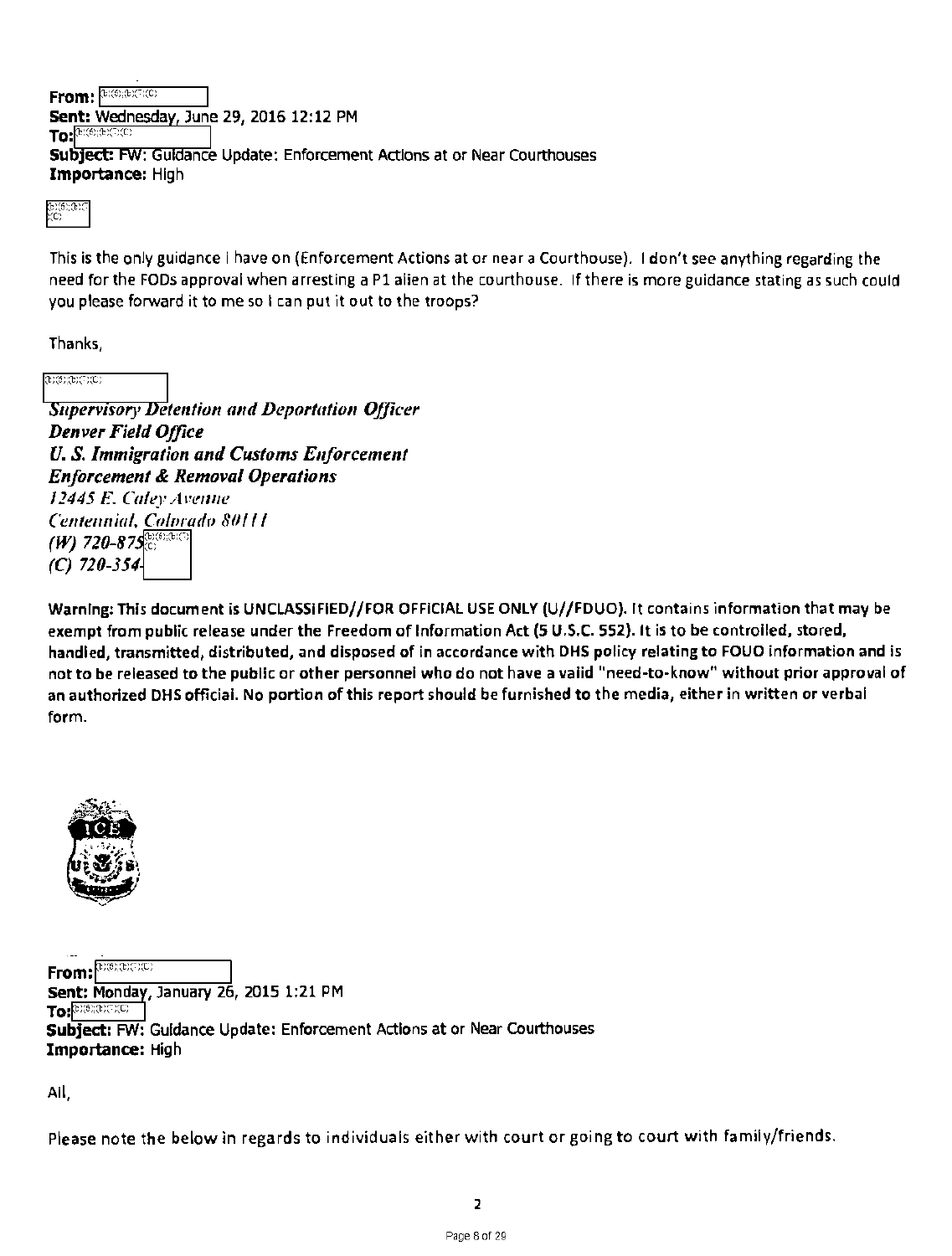CLARIFICATION: You are still allowed to do other priorities for jail work or FOWs at probation if those facilities are co-located with the courts.

b)(6);(b<br>(7)(C)

To: All Denver ERO employees

## Subject: Guidance Update: Enforcement Actions at or Near Courthouses

This message provides important guidance conceming ERO enforcement actions at courthouses, and has been updated to incorporate the enforcement priorities as set forth in Secretary Johnson's November 20, 2014 memorandum, Policies for the Apprehensian, Detention, and Removal of Undocumented Immigrants."

- Enforcement actions at or near courthouses will only be undertaken against:
	- CODE: P IA Priority #1(a): aliens engaged in or suspected of terrorism or espionage, or who otherwise pose a danger to national security;
	- CODE PIC Priority #1(c): aliens convicted of an offense for which an element was active participation in a criminal street gang, as defined in the November 20, 2014 Johnson memorandum;
	- CODE PID Priority #1(d): aliens convicted of an offense classified as a felony in the convicting jurisdiction, other than a state or local offense for which an essential element was the alien's immigration history;
	- CODE PIE Priority #1(e): aliens convicted of an "aggravated felon," as that term is defined in section 101(a)(43) of the *Immigration and Nationality Act* at the time of the conviction.
- Enforcement actions at or near courthouses will only take place against specific, targeted aliens, rather than individuals who may be "collaterally" present, such as family members or friends who may accompany the target alien to court appearances or functions.
- Enforcement actions at or near courthouses will, wherever practicable: (1) take place outside public areas of the courthouse; (2) be conducted in collaboration with court security staff; and (3) utilize the court building's non-public entrances and exits.

Questions regarding this guidance may be directed to your chain of command.

NOTICE: This communication may contain privileged or otherwise confidential information. If you are not an intended recipient or believe you have received this communication in error, please do not print. copy. retransmit, disseminate, or otherwise use this information. Please inform the sender that you received this message in error and delete the message from your system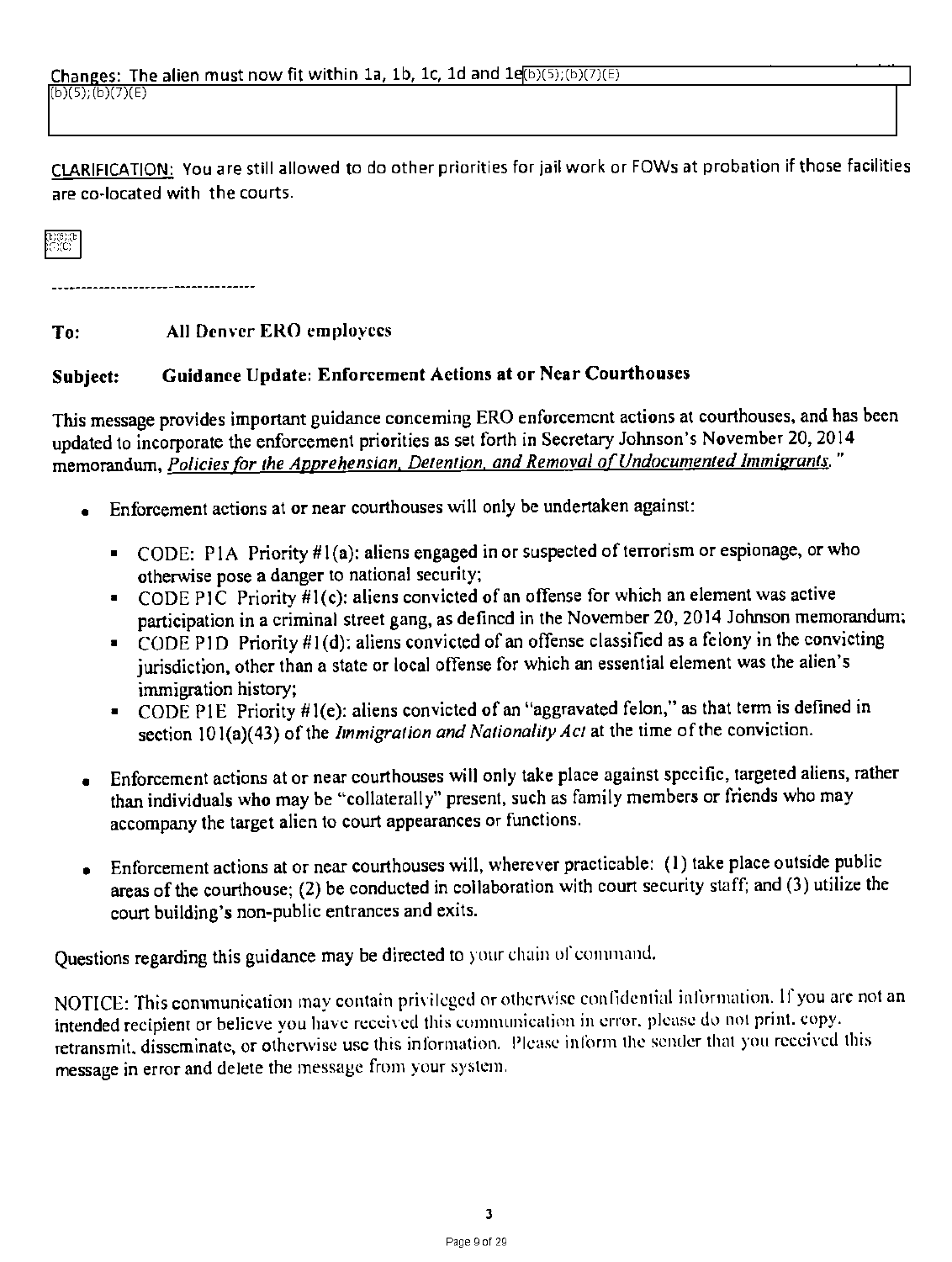| $E(G;E) \subset C(G)$ |                                                       |
|-----------------------|-------------------------------------------------------|
|                       |                                                       |
| From:                 | (E(G);E(G;C))                                         |
| Sent:                 | Tuesday, May 09, 2017 9:51 AM                         |
| To:                   | $E(G;E)\subseteq E(G)$                                |
| Subject:              | FW: Arrests at Denver courthouse--DENVER POST REQUEST |
| Attachments:          | Question on deadline - ICE in Denver courthouses      |
| Importance:           | High                                                  |

 $(t)(6)(t)(7)(C)$ 

#### **Acting Deputy Field Office Director Denver Field Office Immigration and Customs Enforcement Enforcement & Removal Operations**

*12445 E Caley Avenue. Centennial Colorado 80111* | 303-472. **Cell** 

Warning: This document is UNCLASSIFIED//FDR DFFICIAL USE ONLY (U//FOUO). It contains information that may be exempt from public release under the Freedom of Information Act (5 U.S.C. 552). It is to be controlled, stored, handled, transmitted, distributed, and disposed of in accordance with DH5 policy relating to FOU0 information and is not to be released to the public or other personnel who do not have a valid "need-to-know" without prior approval of an authorized DHS official. No portion of this report should be furnished to the media, either in written or verbal form.

| b)(6);(b)(C)(C)<br>From:                                                                                                                     |
|----------------------------------------------------------------------------------------------------------------------------------------------|
| Sent: Tuesday, May 9, 2017 9:45 AM<br>$(E)(6);(E)(\nabla)(C)$<br>To:<br>Cc:<br>Subject: FW: Arrests at Denver courthouse-DENVER POST REQUEST |
| Importance: High                                                                                                                             |
| $(\mathbf{b})(\mathbf{6});\mathbf{b})$<br>ලාල                                                                                                |
| I don't know who arrested this $(b)(6)(b)(7)(c)$<br>]on May 5th?<br>The link shows <b>BREE</b> (B)                                           |
| $E_1(E)E_2(E)$                                                                                                                               |
| b)(6);(b)(7)(C)<br>From:                                                                                                                     |
| Sent: Tuesday, May 9, 2017 9:33 AM<br>$To: \boxed{\text{D}(0), \text{D}(0), \text{D}(0)}$<br>Cc:                                             |

**Subject:** RE: Artebts at Denver courthouse—DENVER POST REQUEST

Attached is another email request I just received. It includes a media advisory regarding a news conference this law office is holding today at noon your time.

It also includes a link to the other video. Again, ICE officers did a good job of being patient and professional.

 $\mathfrak{B}(\mathfrak{B};\mathfrak{B})\mathfrak{C}(\mathbb{C})$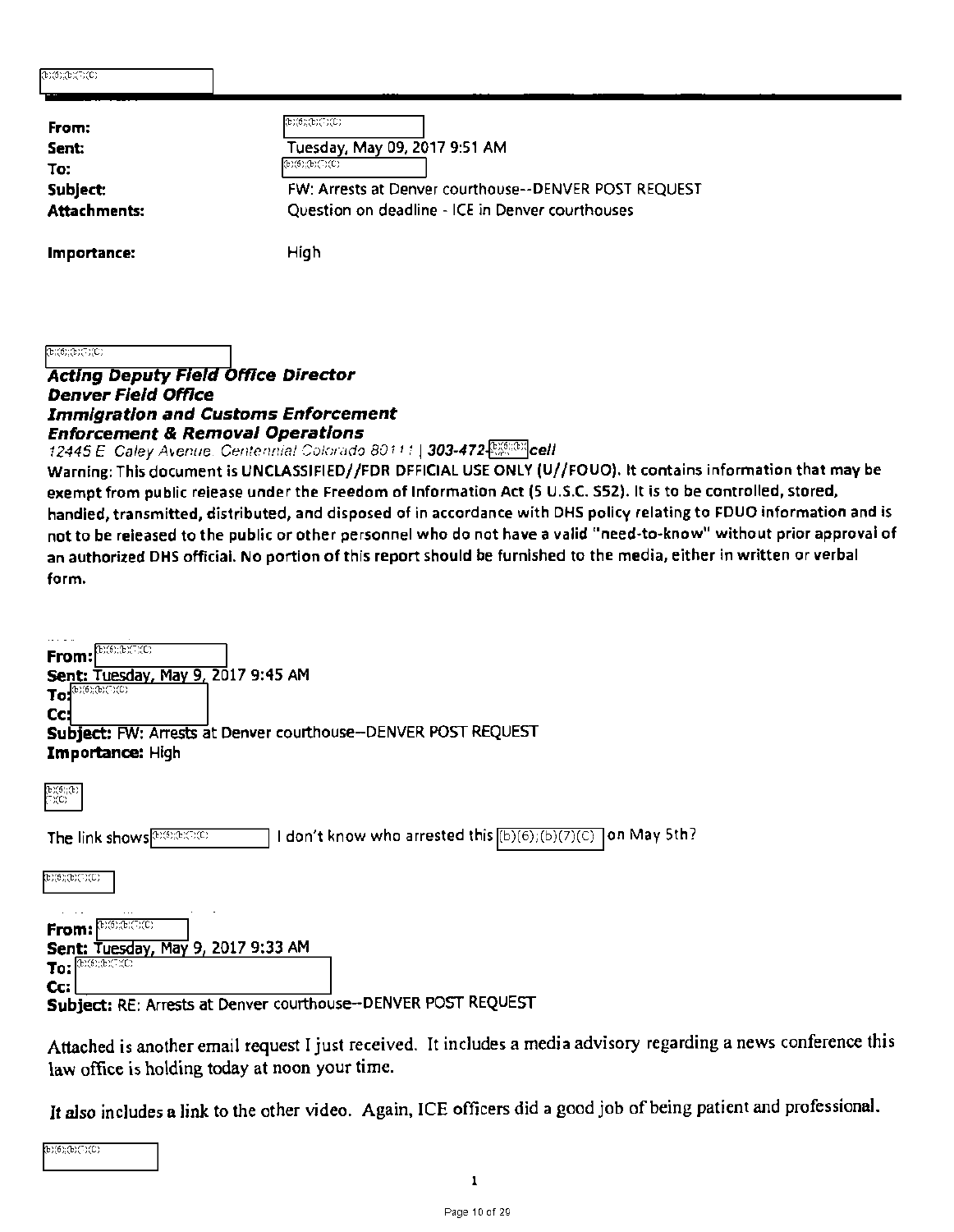Director of Communications, Central Region (Spokesman) based in Dallas, TX U.S. Immigration and Customs Enforcement (ICE) www.ice.gov

 $214-905$  $214-850$  (cell)

**From Sen<u>t: Tuesday, May 09, 2017 10:24 AM</u>** To:  $\left| \begin{smallmatrix} 3\cdot 1 & 0 \\ 0 & 1 \end{smallmatrix} \right| \left. \begin{smallmatrix} 3\cdot 1 & 0 \\ 0 & 1 \end{smallmatrix} \right|$ **Cc:** 

**Subject:** FW: Arrests at Denver courthouse—DENVER POST REQUEST

 $\sqrt{p_{\text{max}}/p_{\text{max}}}$  The videos below show a man resisting ICE arrest – reportedly at a courthouse. The videos show that the ICE officers are very patient while struggling with this man for minutes. All the while, the woman recording is screaming and crying to have them stop.

Also, per the reporter's request, can you confirm that  $(b)(6)(b)(7)(c)$ 5? (Note that there's no video link.) lwas arrested at a courthouse May

I will also forward the statement to the Denver Post that I sent a month ago to all the other requesting media regarding courthouse ICE arrests.

Thanks!

 $\textcolor{black}{\textbf{(b)}}\textcolor{black}{\textbf{(b)}}\textcolor{black}{\textbf{(b)}}\textcolor{black}{\textbf{(c)}}$ Director of Communications, Central Region (Spokesman) based in Dallas, TX U.S. Immigration and Customs Enforcement (ICE) www.ice.gov (b)(6);(b)(T)(C)  $\frac{214-905}{214-850}$ , (office)<br>214-850- $214 - 850 -$ From: **BECONDICT Sent: Tuesday, May 09, 2017 9:59 AM To:** epee 'Pe PC: **Subject:** Arrests at Denver courthouse

menten

Two videos have been released today by a Denver immigration law firm alleging to show ICE officers making arrests at Denver's Lindsay Flanigan Courthouse.

Can you confirm or comment that  $\Box$ <sup>(b)(b)</sup> $\Box$  was taken into custody at the courthouse on May 5?

Also, there are videos of ICE agents purportedly arresting a man on April 28. His name has not been released but the videos are here: **(BICTIE)** 

Denver's top officials have asked that ICE not arrest people at courthouses and I'm not sure if we have ever gotten comment on that from you all. Do you have any response to this request?

Thanks for any and all help.

*Best,*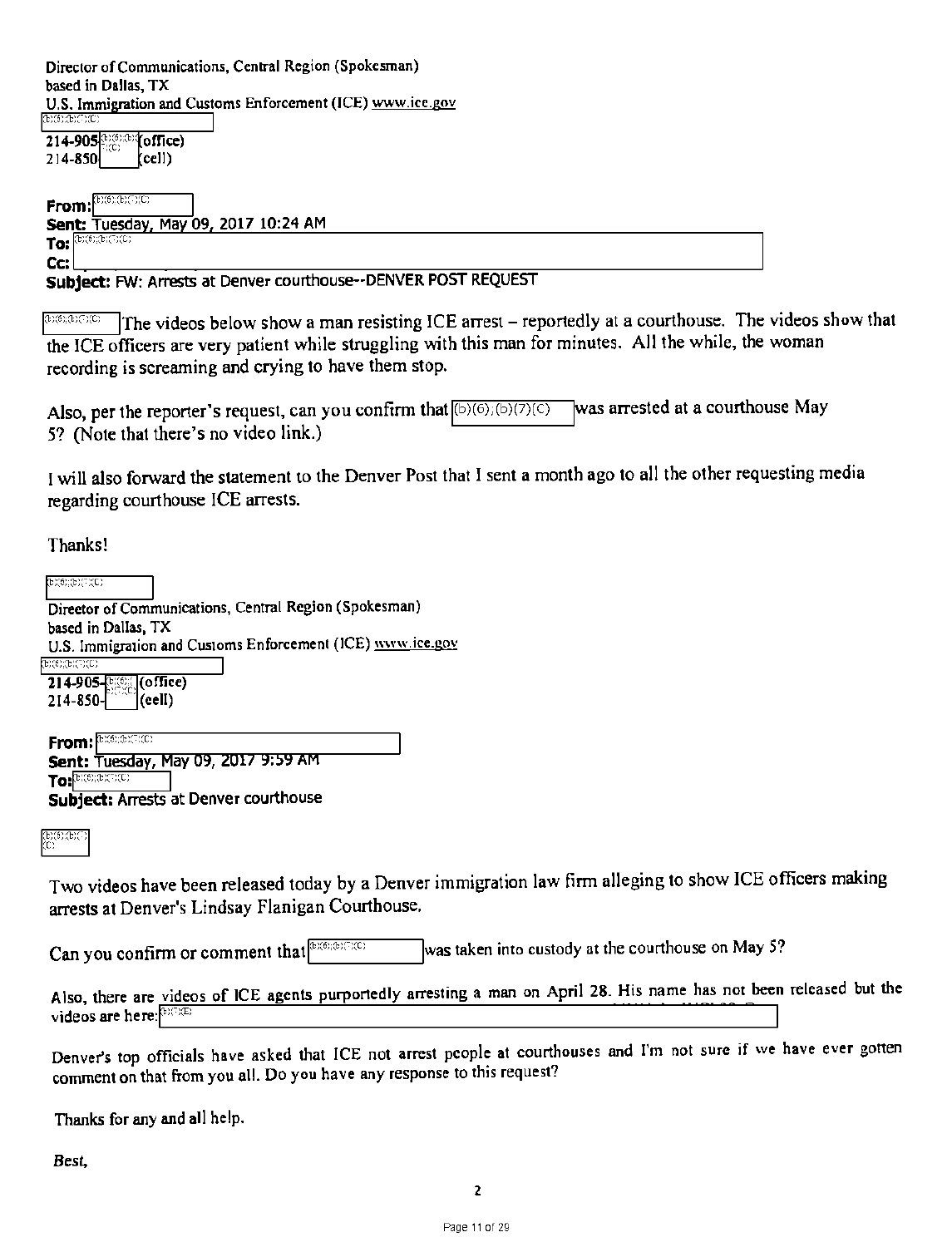| (b)(6):(b)(C)(C)          |  |
|---------------------------|--|
| Reporter, The Denver Post |  |
| Desk: 303-954             |  |
| Cell: 302-528-            |  |
| (b)(6):(b)(C)(C)          |  |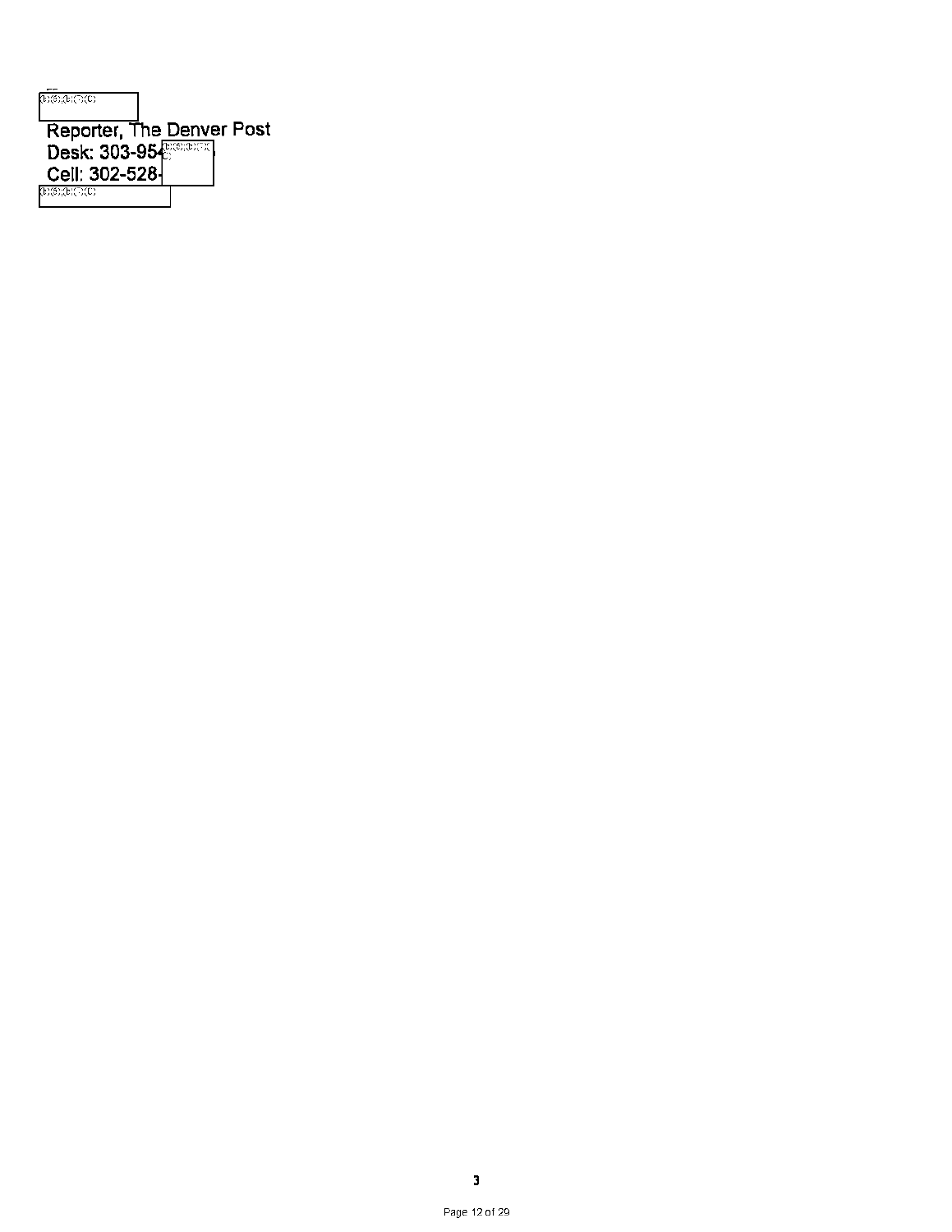| $E_{1}(6);E_{2}(7);C_{1}(6);$<br>− |                                                  |
|------------------------------------|--------------------------------------------------|
| From:                              | E(G;E)(E)(C)                                     |
| Sent:                              | Tuesday, May 09, 2017 9:24 AM                    |
| To:                                | E(E;E;E;G;C)                                     |
| Subject:                           | Question on deadline - ICE in Denver courthouses |

Good morning COOD

Thought you should see the press release below. Can you offer any detail on either of these cases?

- One person remains anonymous, was detained April 28 at Lindsey-Flanigan Courthouse, 520 West Colfax Avenue in Denver<br>(b)(5);(b)(7)(E)

was detained May 5 at Denver County Court, which I believe is 1437 Bannock Street in Denver

Both are represented by the Meyer Law Office.

I'm looking for any available information on reasons for their detainment/prioritization, along with any comment you can offer on whether this reflects a broader practice of detainment at courthouses and other civil facilities. If so, is that a new policy, and what is the reasoning for it, please?

Thank you  $\mathfrak{B}(\mathfrak{b};\mathfrak{b})\oplus\mathfrak{C}$ 

| ---------- Forwarded message ---------                                                |  |
|---------------------------------------------------------------------------------------|--|
| $\mathbf{E}(\mathfrak{b};\mathfrak{b})\mathfrak{S}(\mathbb{C})$<br>From:              |  |
| Date: Tue, May 9, 2017 at 8:49 AM                                                     |  |
| Subject: Media Advisory: MLO Releases Two New Videos of ICE Officers in Denver Courts |  |
| $To^{\{b\},\{b\},\{b\},\{c\},\{C\}}$                                                  |  |

Media Advisory

For Immediate Release

May 9,2017

Contact: **3219512912912** 

 $\overline{\mathbf{13}(\mathbf{5};\mathbf{6};\mathbf{12};\mathbf{7};\mathbf{C})}$ 

720-891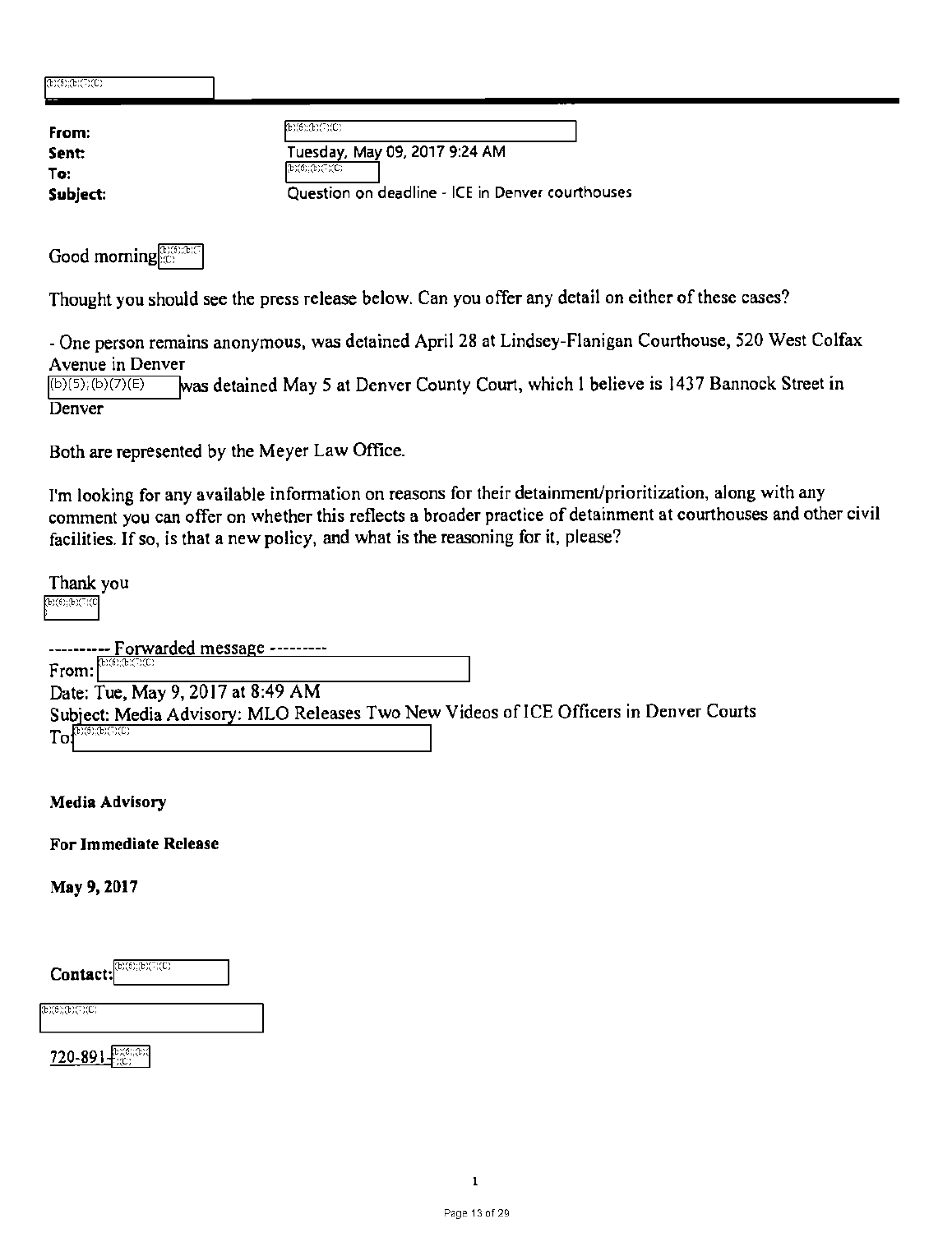# MLO Releases Two New Videos of ICE Officers in Denver Courts

Videos Raise New Questions about ICE's Tactics of Arresting Immigrants at Court

Denver, CO — This morning, the Meyer Law Office, PC released two disturbing new videos of undercover ICE officers arresting immigrants at the Denver Courthouse, flagrantly disregarding the letter that Denver public officials sent last month asking ICE to stop conducting courthouse arrests.

The Meyer Law Office, PC will conduct a press conference today to discuss these videos, their implications for immigrants to appear in Denver courts as witnesses, victims, or defendants, and the ongoing need for a proactive Denver sanctuary policy to protect sensitive locations:

| Who: | $\mathfrak{h}(\mathfrak{b};\mathfrak{b};\mathbb{C})\mathfrak{c}(\mathbb{C})$     | Principal Attorney |
|------|----------------------------------------------------------------------------------|--------------------|
|      | $\mathfrak{g}_{\mathbb{C}}(\mathfrak{g}_{\mathbb{C}};\mathfrak{g}_{\mathbb{C}})$ | Policy Director    |
|      | [0:(6);0:(7)(C)                                                                  | Associate Attorney |

When: Today, Tuesday, May 9 at 12:00pm

#### Where: Meyer Law Office, 1029 Santa Fe Drive, Denver, CO 80204

The first video docurnents the arrest of a rnan who appeared at the Denver County Court on Friday, April 28, 2017 for a pending misdemeanor traffic case. The individual was arrested by two ICE officers in the vestibule as he was walking out of the courthouse, while Denver Sheriff's deputies stood by. The video, filmed by his girlfriend in three separate short videos from her phone, documents his arrest as he screams in Spanish for help and begs the officers to stop hurting his hand. The harrowing arrest was conducted in full public view on court property with multiple bystanders witnessing the incident. After the arrest, the girlfriend obtained the ICE officers' names and badge numbers:  $\left(0.66, 0.06, 0.06\right)$  and  $F^{\text{RSE,BCC}}$  He is now in immigration custody in El Paso, Texas, and could be deported at any time. At this time, the individual and his girlfriend would prefer to remain anonymous, but did want to share the video so that others can see ICE's brutal tactics for themselves. The three videos documenting this arrest are available here:

The second video documents Meyer Law Office, PC client,  $F(6)(0, 6)$  who was arrested at the Denver County Court on Friday, May 5, 2017 immediately following court on a misdemeanor case. In this video, MLO associate attorney  $\frac{\text{p}_1(\text{p}_1, \text{p}_2, \text{p}_3)}{n}$  documents two ICE officers as they arrest  $\frac{\text{p}_2(\text{p}_3, \text{p}_4, \text{p}_5)}{n}$  as he leaves court.  $\frac{\text{p}_3(\text{p}_4, \text{p}_5, \text{p}_6)}{n}$  asks the officers whether they have a warrant, and the officers allege that they do have one, but refuse to provide it to him as  $\frac{(1)(6)(10)(10)}{100}$ then asks the officers for their names and badge numbers, and they refuse to identify themselves, attorney. **(b)**(6);(b)(7)(c)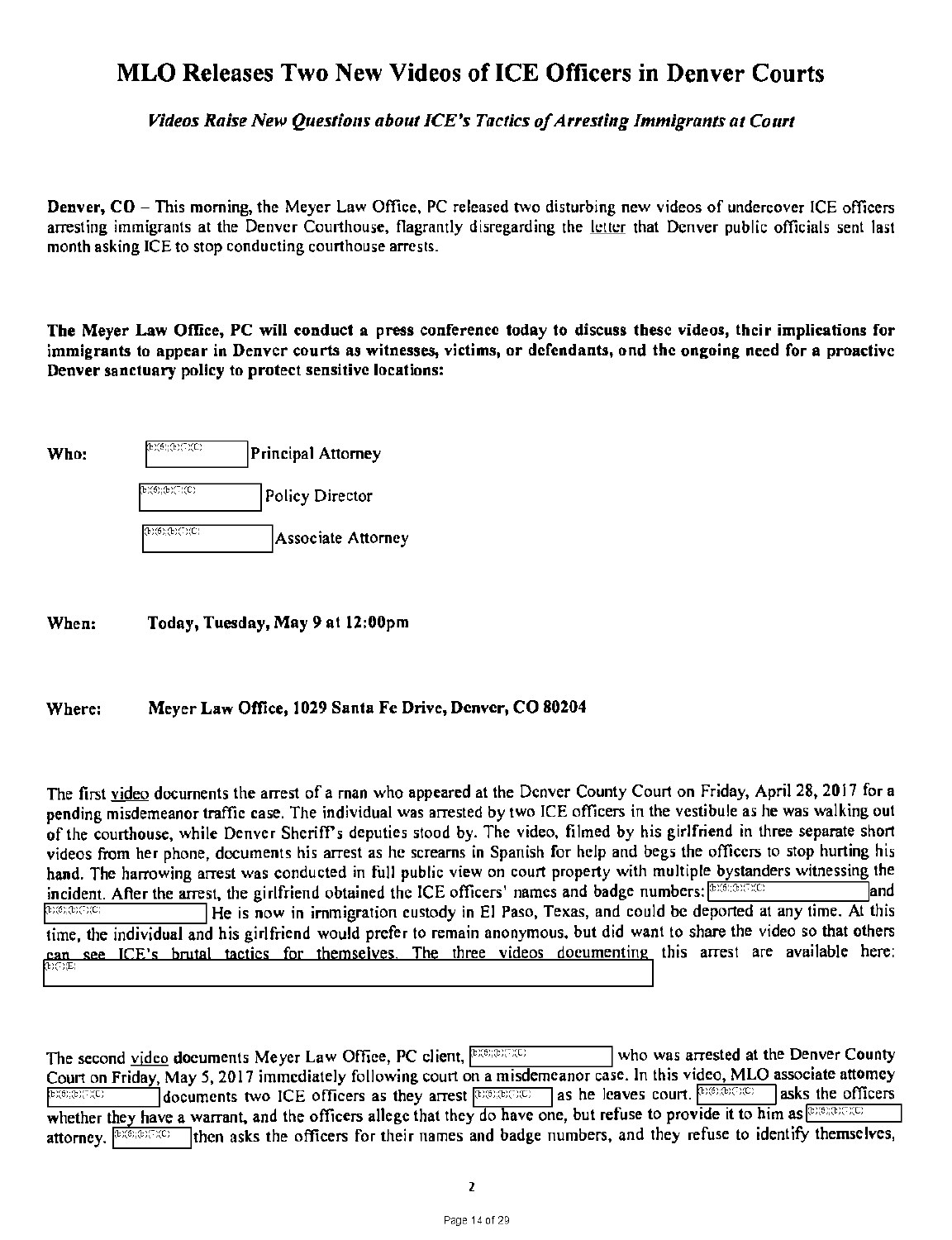| ICE Detention Facility. The video documenting $F(6)(6)(3)(3)$ | <b>arrest is available here:</b> $\sqrt{\text{max}}$ |  |
|---------------------------------------------------------------|------------------------------------------------------|--|

####

The Meyer Law Office, PC specializes in immigration law, removal defense, criminal defense, and the immigration consequences of contact with the criminal justice system. Our firm has earned a reputation for excellence and leadership in the immigration law and criminal defense cammunities, and is committed ta advancing justice for immigrants in Calarada.

 $f_{\mathcal{B}}(\mathfrak{b})\mathfrak{f}_{\mathfrak{b}}(\mathfrak{b})\mathfrak{f}_{\mathfrak{b}}(\mathfrak{c})$ 

POLICY DIRECTOR MEYER LAW OFFICE, P.C. 1029 Santa Fe Drive | P.O. Box 40394 | Denver, CO 80204 Tel - (303) 831- $\frac{\text{P(6)}\oplus \text{P(6)} }{1}$  Fax - (720) 210-9858 www.facebook.com/MeyerLawOffice www.themeyerlawoffice.com

CONFIDENTIALITY NOTICE: This email contains confidential information and is intended only for die individual named. If you are not the intended recipient, please notify the sender and delete this email.

 $\overline{\mathbf{b}}$  ( $\overline{\mathbf{b}}$ )  $\overline{\mathbf{b}}$  ( $\overline{\mathbf{b}}$ )  $\overline{\mathbf{b}}$  ( $\overline{\mathbf{b}}$ )  $\overline{\mathbf{c}}$ 

Reporter I Denverite.com 303-502 <u>हिल्क</u>**ा** Sign up for our newsletter.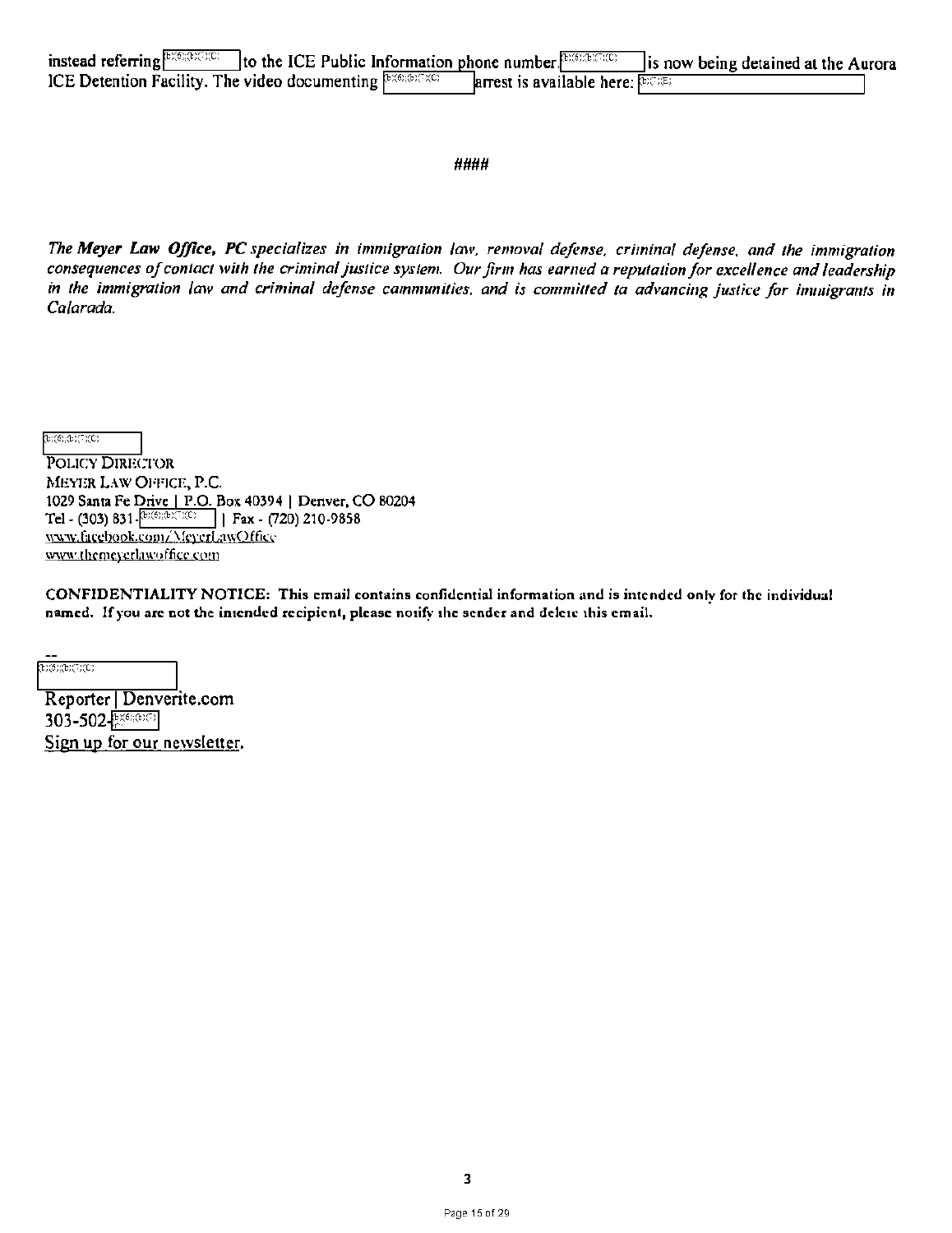| $E(\mathfrak{b};\mathfrak{b})\subset E(\mathbb{C})$ |                                                             |
|-----------------------------------------------------|-------------------------------------------------------------|
| From:                                               | E(E;E;E;C;C)                                                |
| Sent:                                               | Friday, April 28, 2017 12:53 PM                             |
| To:                                                 | $(E)(6)(E)(\nabla)(C)$                                      |
| Subject:                                            | RE: Resisting Arrest Incident in Courthouse Lobby Breezeway |

I just got back to my desk and tried to run the name/case, but that case isn't in the Denver Court search engine. His priors are in there. I will pass it along.

 $\mathfrak{B}(\mathfrak{b});\mathfrak{b}(\mathbb{C})(\mathbb{C})$  .

**Assistant Field Office Director** ICE - Enforcement Removal Operations 12445 East Caley Avenue Centennial, CO80111 (720)875 **Diffice/Direct**<br>(303)472  $(303)472$ 

Warning: This document is UNCLASSIFIED//FOR OFFICIAL USE ONLY (U//FOUO). It contains information that may be exempt from public release under the Freedom of Information Act (5 U.S.C. 552). It is to be controlled, stored, **handled, transmitted, distributed, and disposed of in accordance with DNS policy relating to FOUO information and is not to be released to the public or other personnel who do not have a valid "need-to-know" without prior approval of**  an authorized DHS official. No portion of this report should be furnished to the media, either in written or verbal **form.** 

 ${\bf From:} \stackrel{\text{\rm Re}(6); \text{\rm Re}(7)}{\sim}$ Sent: Friday, April 28, 2017 12:52 PM **To:**  $\frac{\text{log}(6)(3)(3)(3)}{3}$ **Subject: : R**esIsting Arrest **Incident** in **Courthouse Lobby Breezeway** 

 $\overline{\mathbf{b}(\mathbf{6};\mathbf{6};\mathbf{6};\mathbf{7};\mathbf{6})}$ 

Initial courtroom room 3E but it was re-located to 3A. The actual altercation occurred between the downstairs lobby doors near the security checkpoint in Flanigan building.

**From: <sup>1966</sup>/82020**  $\text{Sent: } \overline{\text{Friday, April 28, 2017}}$  12:16 PM<br>**To:** 

**Subject: FW:** Resisting Arrest Incident **in Courthouse** Lobby Breezeway

Please see below. Needs DOB and courtroom. Not sure why the courtroom would matter but whatever.

Sent with BlackBerry Work (www.blackberry.com)

 $\mathbf{From:}^{\mathsf{P200},\mathsf{O21C2}}$ 

**Date. Friday Apr 28 2017** 11.32 AM 1519515P91291

**Subject: RE: Resisting Arrest Incident in** Courthouse Lobby Breezeway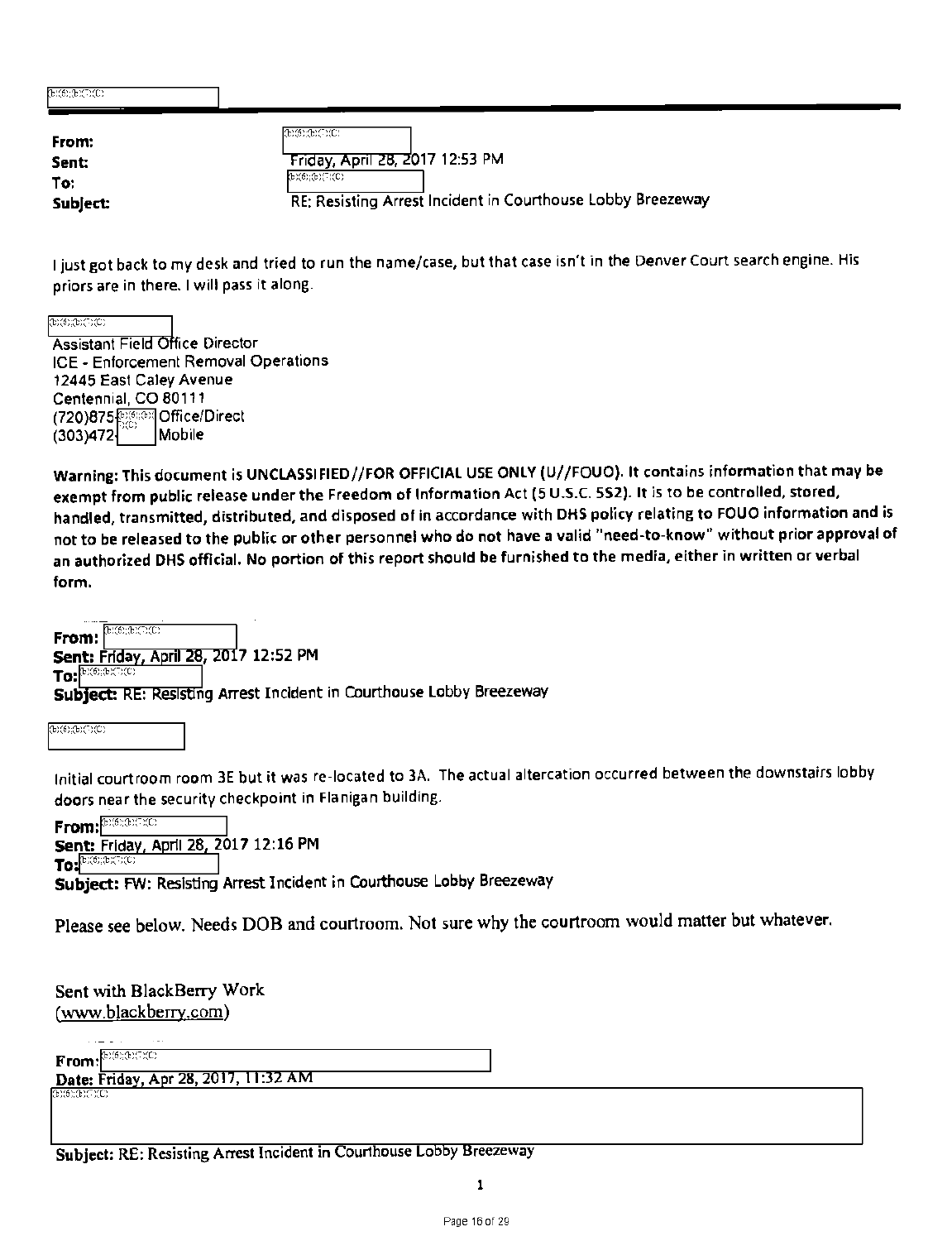Hi<sup>(b)(6)</sup>(b)

lam making the request for preservation, do you have the individuals DOB, and which courtroom he was in?

Subject: Resisting Arrest Incident in Courthouse Lobby Breezeway

1201919101<br>12611920

Just as a follow-up to our phone conversation, ICE/ERO Denver would like to request preservation of the video footage for the arrest that occurred in the lobby breezeway at the Lindsey-Flanigan Courthouse this morning, 04/28/2017. Our officers tried to arrest **present and to a report of the courthouse**, and he attempted to run back inside. I believe the event occurred between 1020 and 1030 hours.

Also, please provide the contact information for **EXERGIST** form needed to request the footage. of the Civil Liabilities Division, and the process or

Again, we sincerely appreciate the assistance from the DSD deputies in keeping the lobby visitors back and clear of the arrest.

Thanks and Regards,

 $\mathfrak{b}(\mathfrak{b};\mathfrak{b})\rightarrow\mathfrak{b}(\mathfrak{c})$ 

 $E(E;E)E(E;E)$ **Assistant Field Office Director** ICE - Enforcement Removal Operations 12445 East Caley Avenue Centennial, CO 80111 (720)875 *Direct* Direct  $(303)472$  Mobile

Warning: This document is UNCLASSIFIED//FOR OFFICIAL USE ONLY (U//FOU0). It contains information that may be exempt from public release under the Freedom of Information Act (5 U.S.C. 552). It is to be controlled, stored, handied, transmitted, distributed, and disposed of in accordance with DHS policy relating to FOUO information and is not to be released to the public or other personnel who do not have a valid "need-to-know" without prior approval of an authorized DHS official. No portion of this report should be furnished to the media, either in written or verbal form.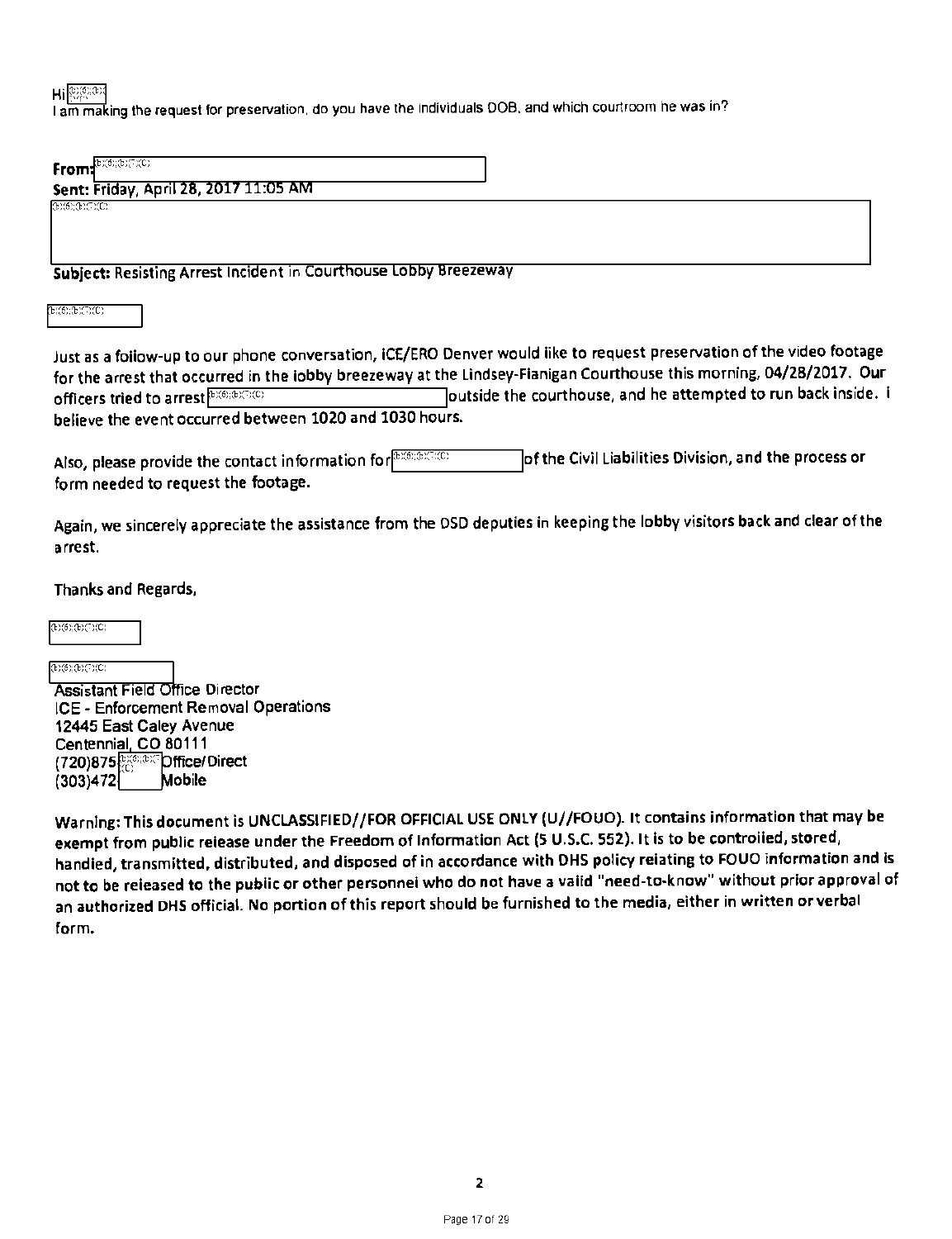| E: (6); E: C: C.                         |                                                                                                                                                                                                                                                                                                                                                                         |
|------------------------------------------|-------------------------------------------------------------------------------------------------------------------------------------------------------------------------------------------------------------------------------------------------------------------------------------------------------------------------------------------------------------------------|
| From:<br>Sent:<br>To:<br>Cc:<br>Subject: | $E_1(6);E_2(7);C_1(8);C_2(9);C_3(10);C_4(10);C_5(10);C_6(10);C_7(10);C_8(10);C_9(10);C_9(10);C_9(10);C_9(10);C_9(10);C_9(10);C_9(10);C_9(10);C_9(10);C_9(10);C_9(10);C_9(10);C_9(10);C_9(10);C_9(10);C_9(10);C_9(10);C_9(10);C_9(10);C_9(10);C_9(10);C_9(10);$<br>Wednesday, May 10, 2017 12:12 PM<br>(E)(6);(E)(7)(C)<br>Probation Arrest Near-Adjacent to Courthouses |

Forgot subject line.

| From: E ORE                             |
|-----------------------------------------|
| Date: Wednesday, May 10, 2017, 12:05 PM |
| $To^{\text{big}}$                       |
| Cci                                     |
|                                         |
| Subject:                                |

 $\overset{(b)(6)}{C}$ 

Due to the multiple changes in policy, guidance and practices recently. I would like to request written clarification on conducting planned probation arrest at, near or adjacent to courthouses.

 $(b)(6),(b)(7)(C),(b)(7)(E)$ 

Thank You

 $E(6)(E(7)(C))$ 

Denver Fugitive Operations  $(303)356$ Sent with BlackBerry Work (www.blackberry.com)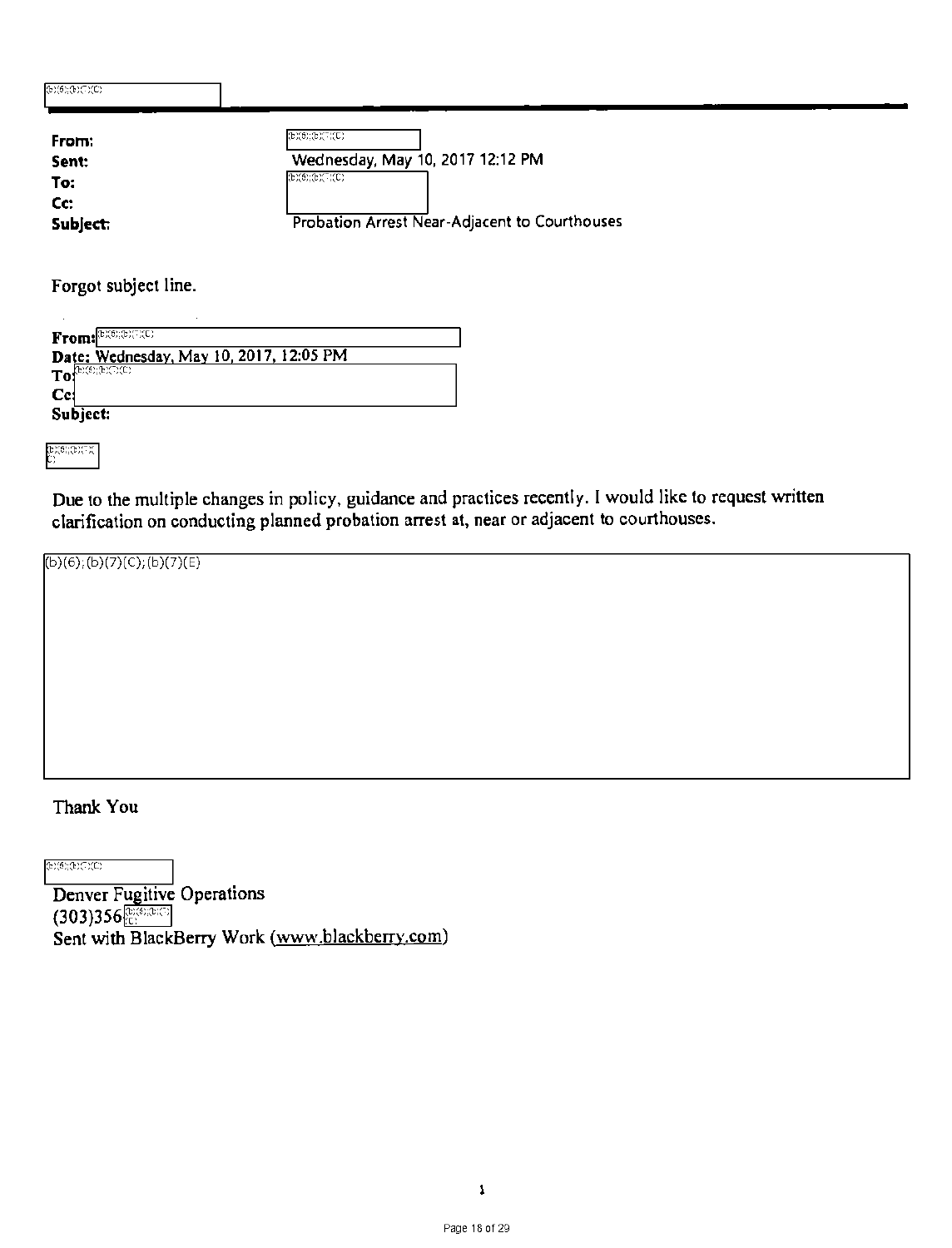|                       |                   |                                                                                               | Between Procedures of New |            |                          |                          |
|-----------------------|-------------------|-----------------------------------------------------------------------------------------------|---------------------------|------------|--------------------------|--------------------------|
|                       | Water Hangue Crat | Water Company                                                                                 |                           |            | Website Pieceline        |                          |
| Alter Heroe           |                   |                                                                                               |                           |            |                          | W. Walker                |
| $\mathbf{r}^{\prime}$ |                   |                                                                                               |                           |            |                          |                          |
|                       |                   |                                                                                               |                           |            |                          | d                        |
| b)(6);(b)(7)(C)       |                   | 40 Los                                                                                        |                           |            |                          | 7/25/2016                |
|                       |                   | <b>140 Los</b>                                                                                | Adams                     |            |                          | 10/5/2016                |
|                       |                   | Prior A20 FTA<br>Denver Releases / CAP Relerral                                               | Draver<br>Othyer          | 9/30/2816  | 9/30/2016                | 10/7/2016                |
|                       |                   | Denver Releases / CAP Referral                                                                | <b>October</b>            | 9/16/2016  |                          | 10/7/2016                |
|                       |                   | IAQ Log                                                                                       | Denver                    |            |                          | 10/18/2016               |
|                       |                   | IACI Log                                                                                      | Denver                    |            |                          | 9/29/2016                |
|                       |                   | CAP Referral                                                                                  | Adems                     | 10/15/2016 |                          | 10/26/2016               |
|                       |                   | IAC) Log / CAP Arrested, West was working<br>وما 40                                           | Demet<br>Adams            | 9/27/2016  | 10/27/2016               | 9/13/2016<br>9/28/2016   |
|                       |                   | AP Referral / Detainer not Honored                                                            | Denver                    | 8/10/2016  | 8/10/2016                | 8/11/2016                |
|                       |                   | MQ Log / Prior 1326                                                                           | Adams                     |            |                          | 10/22/2016               |
|                       |                   | CAP Referral / Admitted Gang Member                                                           | Denver                    | 10/6/2016  |                          | 10/12/2016               |
|                       |                   | AF Referral                                                                                   | Denver                    |            |                          | 10/14/2016               |
|                       |                   | A <u>P Refered / Refease</u>                                                                  | Demet                     | 10/12/2016 | 9/16/2015                | 10/14/2016               |
|                       |                   | <u>йа (ы.</u><br>UGOPS referral / Writ from GEO                                               | Denner                    |            | 10/28/2016               | 11/10/2016               |
|                       |                   | CAP Referral / Referre                                                                        | <b>Denver</b>             | 11/5/2016  | 11/6/2016                | 11/9/2016                |
|                       |                   | CAP Referral / Release / Use of Force / Raferred te VCAS                                      | <b>Deaver</b>             | 11/6/2016  | 21/10/2016               | 11/14/2016               |
|                       |                   | leffco Referral                                                                               | lefferson                 | 5/30/2016  |                          | 18/1/2020                |
|                       |                   | Non-Griained                                                                                  | <b>De nutri</b>           | 5/4/2016   | 5/12/2016                | 10/77/2016               |
|                       |                   | CAP Referral / 96 Grant                                                                       | Adams.                    | \$/2/2016  |                          | 10/26/2016<br>10/17/2016 |
|                       |                   | CAP Referral / CAP Arrested, Weir was working<br>Writ from G2 O to DK then released to street | <b>Jefferson</b>          |            |                          | 11/16/2016               |
|                       |                   | IAQ Log / Prior YD                                                                            | Adams                     |            |                          | 10/25/2016               |
|                       |                   | <b>MQ Los</b>                                                                                 | Jefferson                 |            |                          | 10/26/2016               |
|                       |                   | FugOPS referral / Prior OSUP                                                                  |                           |            |                          | 11/30/2016               |
|                       |                   | <b>HQIOL</b>                                                                                  |                           |            |                          | 11/30/2016               |
|                       |                   | CAP Release / Medie Ceve                                                                      | Denver                    | 11/5/2016  | 11/12/2016<br>11/19/2616 | 11/30/2016<br>11/28/2016 |
|                       |                   | CAP Referral<br>IAQ Log / BCC                                                                 | Adams                     | 10/27/2016 |                          | 12/2/2016                |
|                       |                   | CAP Referral                                                                                  | <b>Denver</b>             | 10/5/2016  |                          | 12/2/2016                |
|                       |                   | MO Log / DACA                                                                                 |                           |            |                          | 12/2/2016                |
|                       |                   | CAP Referral / Release                                                                        | <b>Oenver</b>             | 11/2/2016  | 11/3/2016                | 11/9/2616                |
|                       |                   |                                                                                               | Denver                    |            |                          | 10/25/2016               |
|                       |                   | IAQ Lag / Prior VD                                                                            |                           |            |                          | 12/8/7016<br>11/30/2016  |
|                       |                   | <b>IAQ Log</b><br>Non-Oessined                                                                | Denver                    | 11/30/2016 | 12/1/2016                | 12/5/2016                |
|                       |                   | DIC Release Manifest / PB Grent                                                               | Denver                    |            |                          | 11/21/2016               |
|                       |                   | <b>IAQ Log</b>                                                                                |                           |            |                          | 11/21/2016               |
|                       |                   | Adams Release                                                                                 |                           |            |                          | 11/25/2016               |
|                       |                   | AP Acterral                                                                                   | Denver                    | 12/2/2016  | 12/2/2016                | 12/6/2016<br>10/31/2016  |
|                       |                   | IAQ Lug / Prior Admin Close for PD _<br>CAP Referral / Release                                | Denver                    | 10/27/2016 | 10/29/2016               | 10/11/2018               |
|                       |                   | <b>IAQ Log</b>                                                                                |                           |            |                          | 11/29/2016               |
|                       |                   | CAP Referral                                                                                  | Denver                    | 4/1/2816   | 11/21/2015               | 11/22/2016               |
|                       |                   | IAQ Log / Also: A094 571 919                                                                  | Adwns                     |            |                          | 11/30/2016               |
|                       |                   | CAP Referral                                                                                  | <b>Denver</b>             | 11/5/2016  | 12/18/2016               | 12/19/2016               |
|                       |                   | "AP Referrel/ PB Grant Abuse ef Visas"                                                        | Denver                    | 11/26/2016 | 11/27/2016               | 12/2/28 16<br>12/28/2016 |
|                       |                   | MO Log / LPR se/Drugs<br>MO Log                                                               |                           |            |                          | 17/2/2016                |
|                       |                   | CAP Relerral                                                                                  | Derwer                    | 12/16/2016 | 12/16/2016               | 12/19/2016               |
|                       |                   | MO Log                                                                                        |                           |            |                          | 12/2/2016                |
|                       |                   | CAP Referral                                                                                  | <b>Denver</b>             | 9/20/2016  | 11/11/2016               | 12/2/2016                |
|                       |                   | Prior 2PS Grant                                                                               |                           |            |                          | 11/28/2016               |
|                       |                   | Release Mandest                                                                               |                           |            |                          | 12/29/2016<br>12/2/2016  |
|                       |                   | CAP Referral / PB Grant 8/29/16<br><b>CAP Referral</b>                                        | Adams                     | 11/12/2016 | 12/13/2016               | 11/22/2016               |
|                       |                   | <b>IAQ Log</b>                                                                                | Jefferson                 | 11/9/2016  |                          | 11/9/2016                |
|                       |                   | IAQ Log / BCC                                                                                 |                           |            |                          | 12/14/2016               |
|                       |                   | CAP Referral / Pre-Processed                                                                  | Adzmt                     |            |                          | 11/8/2816                |
|                       |                   | CAP Referred                                                                                  | <b>Adams</b>              | 11/25/2016 | 12/23/2016               | 12/23/2016               |
|                       |                   | <b>IAQ Log</b>                                                                                |                           |            |                          | 12/2/2016                |

 $\sim 10$ 

 $\mathcal{L}^{\text{max}}_{\text{max}}$ 

 $\mathcal{A}^{\mathcal{A}}$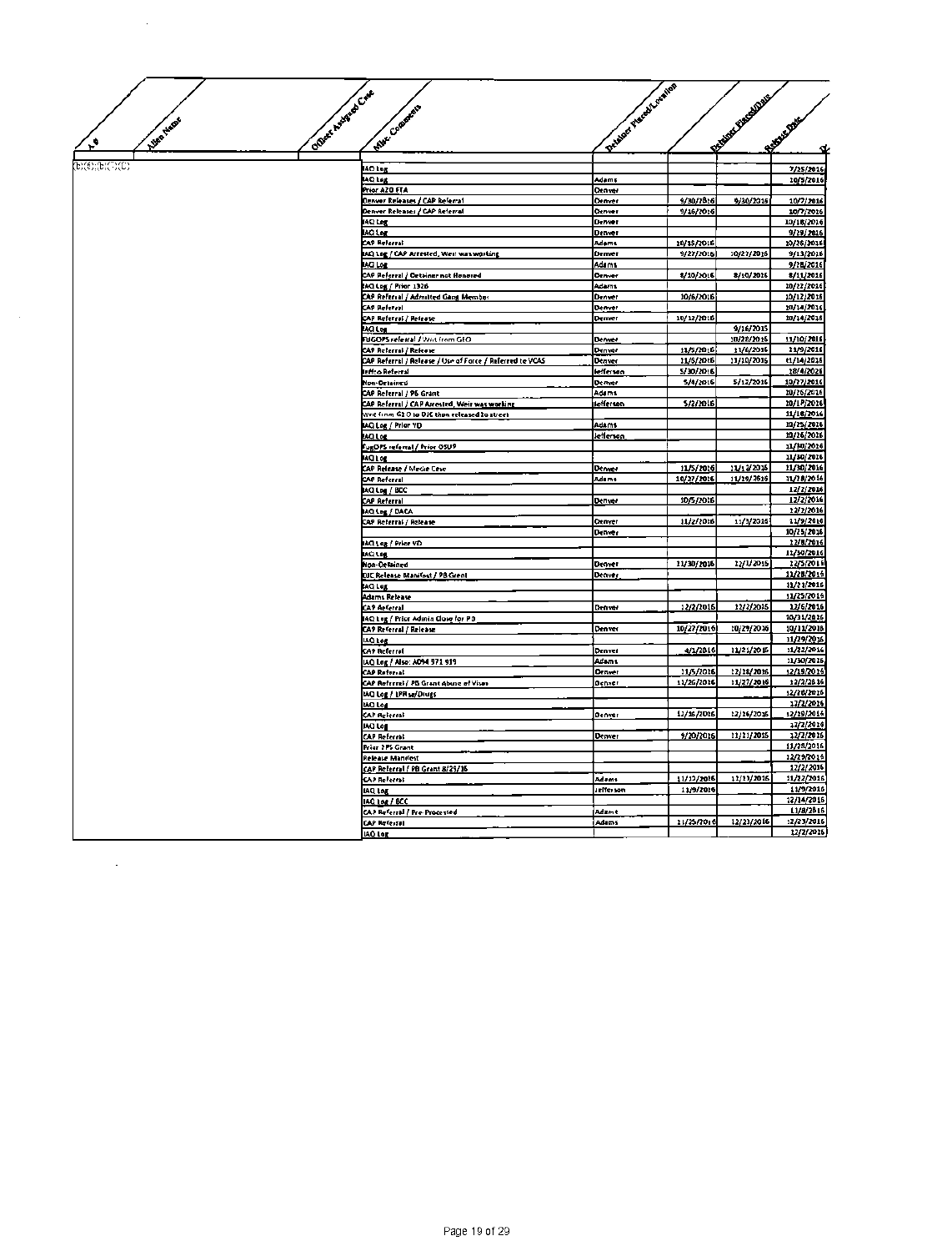| $\overline{\mathbb{G}}(\mathfrak{b};\mathfrak{b})\mathbb{G}(\mathbb{C})$ | IAQ Log                                                                    |               |            |                 | 17/20/2014              |
|--------------------------------------------------------------------------|----------------------------------------------------------------------------|---------------|------------|-----------------|-------------------------|
|                                                                          | <b>CAP Pelerrad</b>                                                        |               |            |                 | 1/9/2017                |
|                                                                          | <b>ASVIST FUG OPS</b>                                                      |               |            |                 |                         |
|                                                                          |                                                                            |               |            |                 | 1/11/2017               |
|                                                                          | <b>MO Lor</b>                                                              |               |            |                 | 12/2/2016               |
|                                                                          | C4P 4eferral                                                               | Denver        | 12/28/2016 | 17/28/2016      | 12/19/2016              |
|                                                                          | 14Q Los                                                                    |               |            |                 | 12/2/2016               |
|                                                                          | <b>AP Refersal</b>                                                         |               |            |                 | 1/19/2017               |
|                                                                          | AP Referrel                                                                | Adama         |            |                 |                         |
|                                                                          |                                                                            |               | 9/23/2016  | 1/23/2017       | 1/24/2017               |
|                                                                          | <b>CAP Referret</b>                                                        | Denver        | 10/12/2016 | 70/12/2016      | 12/2/2016               |
|                                                                          | <b>IAO Los</b>                                                             |               |            |                 | 12/2/2016               |
|                                                                          | iAQ Log                                                                    |               |            |                 | 1/19/2017               |
|                                                                          | AQLOC                                                                      |               |            |                 | 17/8/2016               |
|                                                                          | <b>AP Relectal</b>                                                         |               |            |                 |                         |
|                                                                          |                                                                            |               |            |                 | 12/2/2016               |
|                                                                          | CAP Referral                                                               |               |            |                 | 1/19/2017               |
|                                                                          | <u>ikin Log</u>                                                            |               |            |                 | 2/5/2017                |
|                                                                          | AP arrested, Weir was working                                              | Adams         |            |                 | 4/10/2016               |
|                                                                          | <b>CHC Reloase</b>                                                         | Denver        |            |                 | 1/4/2017                |
|                                                                          | <b>CAP Referral</b>                                                        |               |            | U20/2017        | 1/30/2017               |
|                                                                          |                                                                            | Denver        | 1/20/2017  |                 |                         |
|                                                                          | ix <u>a Lor</u>                                                            |               |            |                 | 7/14/2016               |
|                                                                          | u <u>n to</u>                                                              |               |            |                 | 12/15/2016              |
|                                                                          | Nen-Detained Rererral                                                      |               |            |                 | 2/1/2017                |
|                                                                          | AP Referrel / In Proceedings                                               | Adams         | 9/15/2016  |                 | L/25/2017               |
|                                                                          |                                                                            |               |            |                 |                         |
|                                                                          | <b>LAQ Log</b>                                                             |               |            |                 | 12/8/2016               |
|                                                                          | Denver Court Pelecral                                                      |               |            |                 | 12/13/2016              |
|                                                                          | IAQ Log                                                                    |               |            |                 | 1/5/2017                |
|                                                                          | LAQ LA <sub>S</sub>                                                        |               |            |                 | 1/24/2017               |
|                                                                          | <b>AQ Log</b>                                                              |               |            |                 | 1/6/2017                |
|                                                                          |                                                                            |               |            |                 | 12/15/2016              |
|                                                                          | AQ Log                                                                     |               |            |                 |                         |
|                                                                          | i Si Puterral                                                              |               |            |                 | 2/10/2017               |
|                                                                          | AQ Log                                                                     | Denver        |            |                 | 10/5/2018               |
|                                                                          | AQ Log                                                                     |               |            |                 | 1/10/2017               |
|                                                                          | 4 SI Tipline                                                               |               |            |                 | $2/27/20$ <sup>27</sup> |
|                                                                          |                                                                            |               | 12/20/2016 | 1/27/2017       | 1/30/2012               |
|                                                                          | AP Referrel                                                                | Jefferson     |            |                 |                         |
|                                                                          | <b>CAP Auferrel</b>                                                        |               |            |                 | 2/23/2017               |
|                                                                          |                                                                            |               |            |                 | 5/23/2016               |
|                                                                          | CAP Raferral / CALL-OUT: Cieslewicz, Henry & Tituchelvem                   | <b>Adams</b>  | 2/15/2017  | $3/13/2$ e $17$ | 1/13/2017               |
|                                                                          | CAP Acterral / CALL-OUT: Ciestewicz, Henry & Tiruchelvam                   | Adamt         | 12/6/2014  | 3/13/2017       | 3/13/2017               |
|                                                                          |                                                                            |               |            |                 |                         |
|                                                                          | AP Referred                                                                | Denver        | 1/7/2017   | 3/9/2017        | 3/13/2017               |
|                                                                          | CAP Arrested while MCAT was at range, Hanry was working                    |               |            |                 | 3/13/2017               |
|                                                                          | Denver Causti Referred                                                     |               |            |                 | 2/6/2017                |
|                                                                          | CAP Referral / Pre-Processed                                               | Adams         | 9/17/2015  |                 | 12/2/2016               |
|                                                                          |                                                                            |               |            |                 | 1/14/2017               |
|                                                                          | ulQ Log                                                                    |               |            |                 |                         |
|                                                                          | AQ LOS                                                                     |               |            |                 | 12/20/2016              |
|                                                                          | CAP Relevai                                                                | De nver       | 2/70/2017  | 2/26/2017       | 3/3/2417                |
|                                                                          | CAP Referral / CALL-OUT: Cinstewicz & Menry                                | Denver        | 3/29/2017  | 3/30/2017       | 3/30/2017               |
|                                                                          | CAP Referral, Arrested by FUGOPS during Cross check, Henry was work Denver |               | 1/6/2017   | 3/9/2017        | 3/10/2012               |
|                                                                          |                                                                            |               |            |                 | 2/25/2017               |
|                                                                          | IAO Log                                                                    |               |            |                 |                         |
|                                                                          | LAP Referrel                                                               | Denver        | 12/3/2015  | 7/9/201e        | 3/9/2017                |
|                                                                          | CAP / Fug OPs Referral                                                     |               |            |                 | 2/23/2017               |
|                                                                          | AP Referral                                                                | adams         | 3/4/2017   | 3/5/2017        | 3/6/2017                |
|                                                                          | Fredrick <u>Referent</u>                                                   | Denver        | 3/7/2017   | 3/23/2017       | 3/2+/2017               |
|                                                                          |                                                                            |               |            |                 |                         |
|                                                                          | Tip-Line                                                                   |               |            |                 | 3/29/2017               |
|                                                                          | CAP Referrel                                                               | Adems.        |            |                 | 10/14/2016              |
|                                                                          | AP Referral / Pre-Processed                                                | Adama         |            |                 | 2/27/2017               |
|                                                                          | <b>CAP Refersal</b>                                                        | <b>Denver</b> | 1/18/2017  | 7/27/2017       | 3/3/2017                |
|                                                                          |                                                                            |               |            |                 | 4/7/2017                |
|                                                                          | Non-Octained                                                               |               |            |                 |                         |
|                                                                          | Adams Court Docket                                                         |               |            |                 | 3/14/2017               |
|                                                                          |                                                                            |               |            |                 | 4/13/2017               |
|                                                                          | Non-Gelained / Heod2 cut1ody redelermination                               |               |            |                 |                         |
|                                                                          |                                                                            |               |            |                 | A/20/2017               |
|                                                                          |                                                                            |               |            |                 |                         |
|                                                                          | <b>IAD Leg</b>                                                             |               |            |                 |                         |
|                                                                          | RP Referral (Org 1/13/17)                                                  | Jeffersan     | 2/25/2017  | 3/7/2017        | 5/1/2017                |
|                                                                          | AP Referral                                                                | Jelferson     | 1/16/2017  |                 | 1/1/2017                |
|                                                                          | Justice 2change (Adams release tial)                                       |               |            |                 |                         |
|                                                                          |                                                                            |               |            |                 | 4/28/2012               |
|                                                                          | fatter noisself                                                            |               |            |                 |                         |
|                                                                          | AP Referral / CALL-OU7: Henry 6 Weit (0700)                                |               |            |                 | \$/3/2017               |
|                                                                          | CAP Referral (Org 12/29/24)                                                | <b>Denver</b> | 12/20/2016 | 12/23/2016      | 5/1/2017                |
|                                                                          | AP Referral                                                                | Denver        | 3/30/2017  | 3/31/2017       | 4/4/2017                |
|                                                                          | Denvet Releese Hst                                                         | <b>Denves</b> | 3/25/2017  |                 |                         |
|                                                                          |                                                                            |               |            |                 | 4/28/2017               |
|                                                                          | <b>AP Referral</b><br><b>IAO</b> Lor                                       | <b>Denver</b> |            |                 | 3/13/2012               |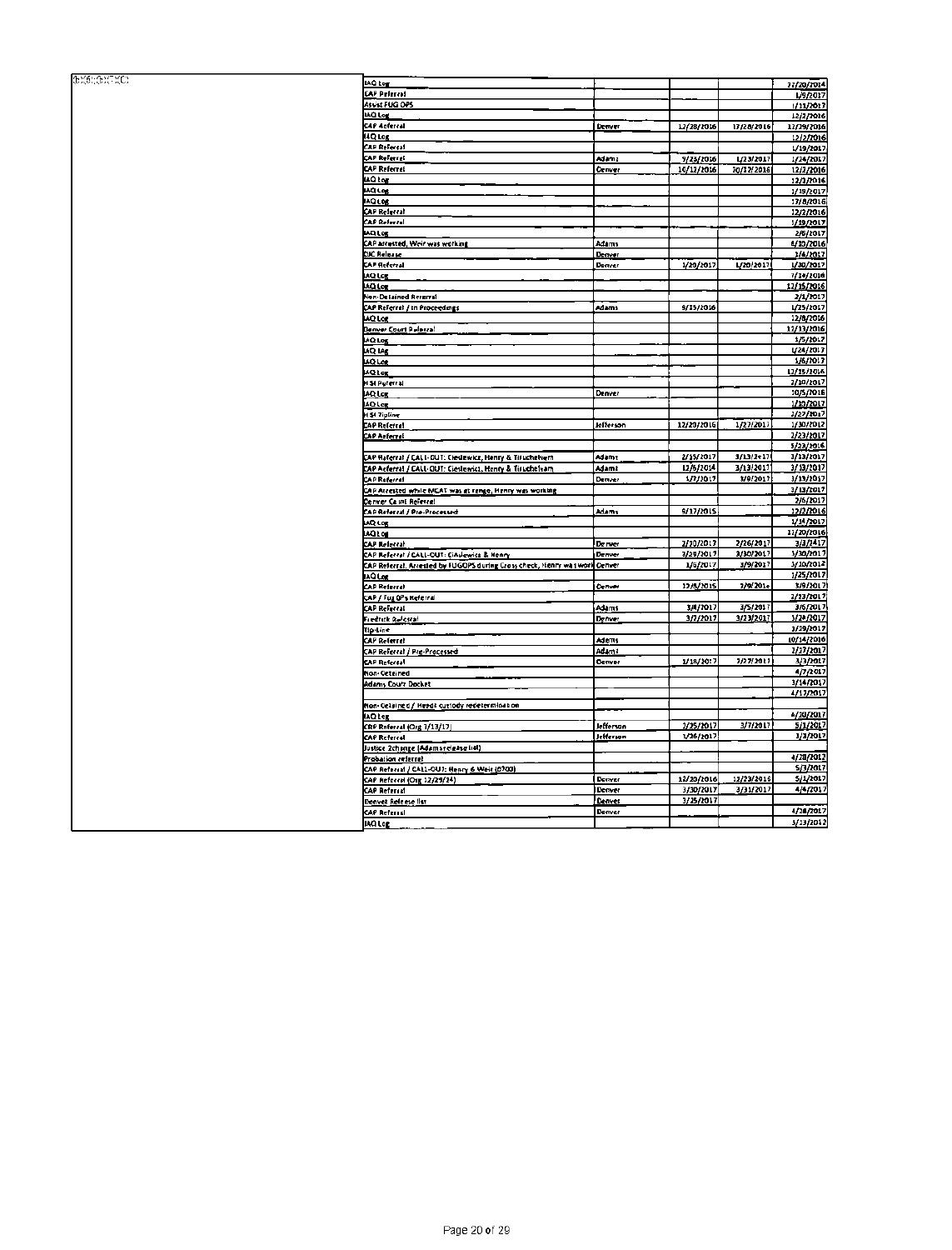| Accidentalist        |                   |                   |                   |                                        |                             |                                            |                    |                                      |
|----------------------|-------------------|-------------------|-------------------|----------------------------------------|-----------------------------|--------------------------------------------|--------------------|--------------------------------------|
|                      |                   |                   |                   | <b>Sandwich Dag</b>                    |                             | Contribution Dave                          |                    | Felixing Line                        |
|                      | <b>Flash Case</b> | <b>SEP BARBAY</b> |                   |                                        |                             |                                            |                    |                                      |
|                      |                   |                   |                   |                                        |                             |                                            |                    |                                      |
|                      |                   |                   |                   |                                        |                             |                                            |                    |                                      |
|                      |                   |                   |                   |                                        | <b>Spaintings</b>           |                                            | Consisting L       |                                      |
|                      |                   |                   |                   |                                        |                             |                                            |                    |                                      |
| NTA                  | E(G,E)            | P2d               | 7/1/2016 DUI      |                                        |                             |                                            |                    |                                      |
| <b>NTA</b>           |                   | P2d               | 8/29/2016 BWAI    |                                        |                             |                                            |                    |                                      |
|                      |                   | Pld               |                   | 9/30/2009 Burglary 2                   |                             |                                            |                    |                                      |
| <b>NTA</b>           |                   | P2b               | 4/22/2015 DUI     |                                        | 6/16/2008 Theft             |                                            |                    |                                      |
| MTA                  |                   | P2b               | 9/15/2016 DUI     |                                        | 5/1/2012 DWAI               |                                            |                    |                                      |
| Reinstate            |                   | P1d               |                   | 11/72/2010 Crim Impersonation - Felony | 5/6/2010 DWAI               |                                            | PEND               | DUI                                  |
| MTA                  |                   | PZd               | 6/6/2016 RUI      |                                        |                             |                                            |                    |                                      |
| <b>NTA/Reinstate</b> |                   | PZc               | <u>PEND</u>       | Assault OV                             | 9/4/2014                    | 1325                                       |                    |                                      |
| Reinstate            |                   | Pld               | 6/14/2006 DUI     |                                        | 10/29/2003 OUI              |                                            | 9/11/2008 PCS      |                                      |
| MTA                  |                   | P2b               | 9/2/2016 DWAI     |                                        | 2/3/2009 PSC                |                                            |                    |                                      |
| Reinstate            |                   | P2c               | PEND              | <b>Distro Heroin</b>                   |                             |                                            |                    |                                      |
| Reinstalt            |                   | Pid               | 9/22/2008 DUI     |                                        |                             | 9/ <u>19/2013 Marijuena Possesson (M)</u>  | 11/22/2013 Dur     |                                      |
| MА                   |                   |                   | PENO              | Weapons                                | PEND                        | <b>Child Abuse</b>                         |                    |                                      |
| Reinstate            |                   | PZC               | P(ND              | ×.                                     |                             |                                            |                    |                                      |
| Reinsta <u>r4</u>    |                   | P2b               |                   | 1325 (+2) 90 Days for each             |                             |                                            |                    |                                      |
| NTA (LPR)            |                   | 914               |                   | 9/15/2016 Child Abuse-581              | 9/15/2016 Assault 3         |                                            |                    |                                      |
| Reimtele             |                   | P1+               |                   | 1/19/2012 Conceated Weapon - Knife/Gun |                             | <b>DWAI</b>                                | 6/20/2009 PCS      |                                      |
| <b>MTA</b>           |                   | P2b               | 8/12/2009 RWAL    |                                        |                             | 1/14/2006 poss marijuana                   |                    |                                      |
| Reinstate            |                   | P2c               |                   | 9/6/2012 cont sub poss                 |                             |                                            |                    |                                      |
| Reinstate            |                   | Р2,               | 7/7/2016 OUI      |                                        |                             | 2/7/2019 Drug Pots                         |                    | 2/26/2e16 DWAI W/ 2 Priors           |
| MTA (in proceedings) |                   | Þ2.               |                   | 11/18/2016 Carry Concealed Weapon      |                             | 11/18/2016 False Information               | 6/22/2015 DWAI     |                                      |
| MTR                  |                   | PO                | PENO              | By Assault-2                           | PEND                        | False Imprisonment                         |                    |                                      |
| Reinstate            |                   | 71d               | 6/16/2016 DUI     |                                        |                             | 1/9/2015 Felony Menacing                   |                    | 1/9/2015 Child Abuse                 |
| MTA.                 |                   | P1d               |                   | 9/26/2016 Sex Contact - No Content     |                             | 9/26/2016 Drugging Victim - Falony         |                    |                                      |
| <b>NTo</b>           |                   | PZb               | 6/5/2009 RW 41    |                                        |                             | 8/25/2016 BUI w/1 Prior                    |                    |                                      |
| <b>NTA</b>           |                   | 'Id               |                   | 9/19/3106 (elony Menacing              |                             |                                            |                    |                                      |
| Final Order          |                   | ιđ                |                   | 6/7/2040 PCS - Felony                  |                             |                                            |                    |                                      |
| Reinstate            |                   | '2b               | 5/19/2016 RWAL    |                                        |                             | $1325 + 21$                                |                    | 2/25/2012 Solicitation               |
| Reinslate            |                   | -26               | 7/10/2016 DWAI    |                                        | PEND                        | Leaving Accident - Death                   |                    |                                      |
| MT <sub>0</sub>      |                   | P Zb              | 6/10/2015 PCS     |                                        | 9/29/2007 Felse Info        |                                            | 12/11/2006 Thelt   |                                      |
|                      |                   | 7Ъ                | 3/12/2016 DWAI    |                                        |                             |                                            |                    |                                      |
|                      |                   | ٠2                |                   | 8/4/1999 False info/Trespans           |                             | 10/22/2003 Disturb Peace & Flourish Weapon |                    | 1/18/2001 Disturb Peace              |
|                      |                   | -26               | 5/26/2016 DWA     |                                        |                             |                                            |                    |                                      |
| Reinstate            |                   | 74                |                   | 1/27/2016 cont jub poss w/ int         |                             | 7/24/2008 shopiding                        |                    |                                      |
|                      |                   | P2b               | 5/31/2016 001     |                                        | \$/11/2R16 DUI              |                                            |                    |                                      |
| <b>IFTA</b>          |                   | P?b               | 7/25/2R16 DWAI    |                                        |                             |                                            |                    |                                      |
| <b>NTA</b>           |                   | Ptd               |                   | 11/28/2016 Sheft - Felony              |                             |                                            |                    |                                      |
| In Proceedings       |                   | 'Zb               | 5/15/2016 0U      |                                        | 9/8/2011 DWAI               |                                            |                    |                                      |
| inta                 |                   | PĠ.               | PENO              | <u>Sex Assauti - Child (x2)</u>        | 10/29/2007 False Into       |                                            |                    |                                      |
| Reinstate            |                   | P2 b              | PEND              | OUI                                    |                             | 10/12/2006 Sokci: Prostitution             | 10/10/2006 DWAL    |                                      |
| NTA                  |                   | P2c               |                   | 11/21/2R16 esseult 3 (DV w/injury)     |                             | 1/6/2016 Disorderly Canduct                | 1/22/2016 Trespass |                                      |
| NZA<br><b>MTA</b>    |                   | P2b<br>P1d        |                   | 4/14/2012 DWI (NM)                     | PENO                        | DV Assault                                 |                    |                                      |
| <b>NTA</b>           |                   | P2c               | PEND              | 8/23/2016 Felony Drug Pomestion<br>DU1 |                             |                                            |                    |                                      |
| N2A                  |                   | P2b               |                   | 6/10/2016 DUI w/1 Prior                |                             | 1/4/2018 DUI - Over .20                    |                    |                                      |
| Admin                |                   | P1c               |                   | 11/21/2016 Poss w/intent               |                             |                                            |                    |                                      |
|                      |                   | P1d               |                   | 2/18/2016 Crim Mischwi - Felony        |                             |                                            |                    |                                      |
| H <sub>2</sub> A     |                   | P2b               | 6/19/2R15 DWAI    |                                        |                             | 8/20/2014 Solicitation & False Info        | 2/4/2015 Attuult   |                                      |
| ĪП.                  |                   | Pê                | PE NB             | lecs.                                  |                             |                                            |                    |                                      |
| NTA                  |                   | PZ.               | 3/0/2016 PCS      |                                        |                             | $DUI$ $[14]$                               | 10/26/1976 PCS     |                                      |
| N2A                  |                   | P2b               | 6/23/2016 DWAI    |                                        | PEND                        | DUR                                        |                    |                                      |
| Reinstate            |                   | P2c               | PIND              | ļΡCS                                   |                             |                                            |                    |                                      |
| <b>MTA</b>           |                   | PZb               | 7/29/2016 DUI     |                                        | 2/24/201 <sub>8</sub> No DL |                                            |                    |                                      |
| <b>Reinstate</b>     |                   | Pld               |                   | 3/7/2007 The N - Felony                |                             | 3/2/2017 Crim Mischief                     |                    |                                      |
| NTA.                 |                   | P2R               |                   | DWAI(xR)                               |                             |                                            |                    |                                      |
| xeinstate            |                   | Ptd               |                   | 5/13/2R10 Assault 2 Drugging - 2y DOC  |                             | DWA1021                                    |                    |                                      |
| NTA.                 |                   | PD                |                   | 6/10/1992 Thelt/Dist Drugs             | PIND                        | <b>PCS</b>                                 |                    |                                      |
| Acinstate            |                   | PZC               | PEND              | put.                                   | 10/18/2011 PCS              |                                            |                    |                                      |
| <b>KIA (LPA)</b>     |                   | P 14              | 5/23/2016 britery |                                        |                             | 8/4/2012 shopkiting a 3                    |                    | 5/24/2016 Influence Servent - Felony |
|                      |                   | P2b               | 0/12/2016 RUL     |                                        |                             |                                            |                    |                                      |
| nit 4                |                   |                   |                   |                                        |                             |                                            |                    |                                      |
| hī4                  |                   | PZb               | 10/0/2016 DWA     |                                        | 8/3/2008 DWAI               |                                            |                    |                                      |
| InT <sub>4</sub>     |                   | Þ2b               | 10/28/2016 OUI    |                                        |                             |                                            |                    |                                      |

 $\mathcal{L}(\mathcal{A})$  and  $\mathcal{L}(\mathcal{A})$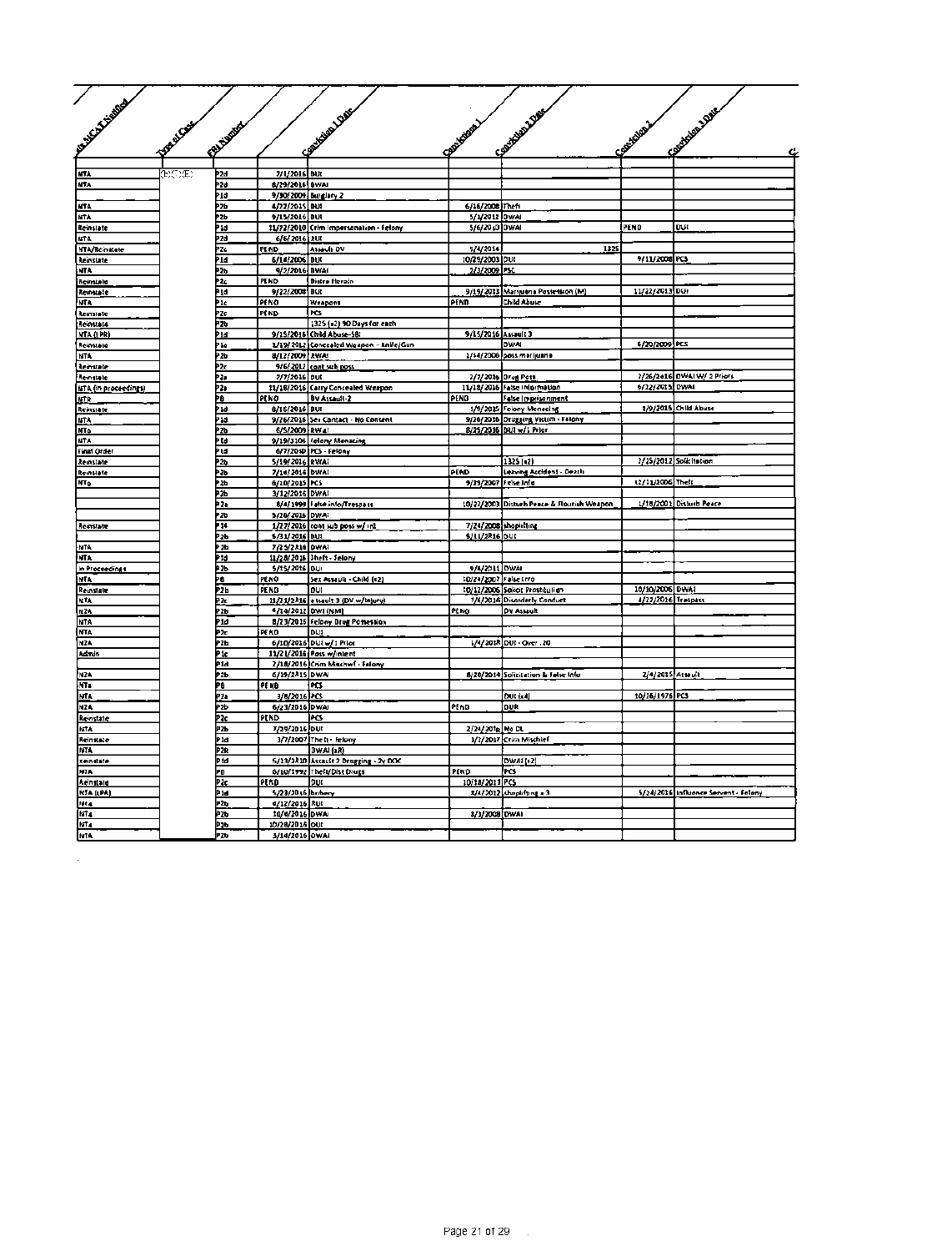| Reinstate               | (B)(T)(E) | Pzb              | 3/33/2016 001    |                                            |                      |                                      |                 |                                          |
|-------------------------|-----------|------------------|------------------|--------------------------------------------|----------------------|--------------------------------------|-----------------|------------------------------------------|
| <b>NTA</b>              |           | PB               | 10/7/2014 DV     |                                            | PEND                 | Post Weapon (Guns)                   |                 |                                          |
| <b>NTA</b>              |           | PId              |                  | 11/21/2016 PCS - Felony & OUI              |                      |                                      |                 |                                          |
| NTA                     |           | f2b              | 5/25/2016 BWA    |                                            |                      |                                      |                 |                                          |
| NTA                     |           | P2c              | FEND             | PCS                                        |                      |                                      |                 |                                          |
|                         |           |                  |                  |                                            |                      |                                      |                 |                                          |
|                         |           | <b>PIL</b>       | 7/27/2016 BWAI   |                                            |                      |                                      |                 |                                          |
| <b>NTA</b>              |           | Pld              |                  | 11/9/2016 Crim Mischlet - Felony           | 11/15/2016 Associ 3  |                                      |                 |                                          |
| <b>Reinstate</b>        |           | РB               |                  | 11/19/2008 False Statements                |                      | Sex Contact & Financial Device       |                 | Fail to Register                         |
| Reinslate               |           | P2b              | 11/6/2007 Birl   |                                            | 10/18/2007 2heft     |                                      |                 | 8/19/2008 Shoplifting & False Suttements |
|                         |           | P <sub>2</sub> b | 2/24/2016 BWAI   |                                            |                      |                                      |                 |                                          |
| <b>NTA</b>              |           | P2b              | 3/25/2014 DWA    |                                            |                      |                                      |                 |                                          |
| Reinstate               |           | Pie              |                  | 10/17/1994 Burglary & Battery              |                      |                                      |                 |                                          |
| <b>NTA</b>              |           | PZb              | 10/14/2018 BWAI  |                                            | 6/10/2009 Assemble   |                                      |                 |                                          |
| Reinstate               |           | - 71             | 4/1/2005 Theft   |                                            | 5/3/2005 PCS         |                                      |                 | 6/15/2005 Zake Vehicle                   |
| <b>NTA</b>              |           |                  | 3/7/2016 BWA     |                                            |                      |                                      |                 |                                          |
| Reinstate               |           | P2b              | 5/29/2014 PCS    |                                            | 5/29/201e But        |                                      | PENB            | PCS/Paraphernalia/DUR                    |
| NTA.                    |           | P <sub>2</sub> h | 12/20/2016 BWAI  |                                            |                      |                                      |                 |                                          |
|                         |           |                  |                  |                                            |                      |                                      |                 |                                          |
| NT4                     |           | Pzh              | 7/17/2013 DUI    |                                            |                      |                                      |                 |                                          |
| ИA                      |           | P2b              | 6/17/2016 AWAI   |                                            |                      |                                      |                 |                                          |
| <b>NTA</b>              |           | P2h              | 5/24/2016 DWA    |                                            | 10/5/2004 0UI        |                                      |                 |                                          |
| 888 - MTe               |           |                  |                  | 12/22/2008 Sex Assist and Degree           |                      | Sex Offender - Fail to Aeg (k2)      | 12/19/2016 PCS  |                                          |
| in Proceedings          |           | B <sub>14</sub>  |                  | 3/24/2016 Motor Vehicle 2heft              |                      | 1/2d/2017 Crim Mischief & PCS        |                 |                                          |
| Reinstate               |           | B <sub>2</sub> b | 1/30/2018   B UI |                                            |                      |                                      |                 |                                          |
| <b>NTA</b>              |           |                  | PEND             | Distro                                     |                      |                                      |                 |                                          |
| <b>NTA</b>              |           | P2b              | 12/21/2016 DWAI  |                                            | PEND                 | PCS & DUI                            |                 |                                          |
|                         |           | P2b              |                  | 8/21/2015 BUI & PCS                        |                      |                                      |                 |                                          |
| NTA                     |           |                  | 6/16/2016 PCS    |                                            |                      | 9/25/2013 Shoptifting-Arvenile       |                 |                                          |
| <b>MTA</b>              |           | B <sub>2</sub> b | 4/12/2016 BUI    |                                            |                      |                                      |                 |                                          |
|                         |           |                  |                  |                                            |                      |                                      |                 |                                          |
| NTA (LPR)               |           |                  |                  | 7/6/2017 Carry Concealed Wespon            | 1/31/2017 Zhelt      |                                      |                 |                                          |
| krinatote               |           | P1d              |                  | 4/7/2012 BUSC1326                          | 9/11/2006 Thelt      |                                      |                 |                                          |
| <b>NTA</b>              |           | P2L              | 1/20/2016 DUI    |                                            |                      |                                      |                 |                                          |
| Reinstate               |           |                  |                  | B U1 [n3]                                  |                      |                                      |                 |                                          |
| Reinstate               |           | P1d              |                  | Uehicle 2 hert - Felony [K2]               | 1/23/2017 PCS        |                                      |                 |                                          |
| Reinslate               |           |                  |                  | 32/9/2011 Cont Sub Dist x2                 | 7/23/2013            | <b>Cent Sub Ditr</b>                 |                 |                                          |
| <b>NTAPriot VD</b>      |           | P <sub>24</sub>  | PEND             | Assolt 2                                   | PERL                 | Telephone - 2hreat                   | 12/16/2019 DWAL |                                          |
| Reinstate               |           |                  | 3/33/2017 PC1    |                                            |                      | 1D/27/2009 Dhstruct Police           |                 | 10/13/2009 Distribution                  |
| <b>NTA</b>              |           |                  |                  | 3/13/2017 Trespass 3                       | 12/29/2016 PCS       |                                      |                 |                                          |
| Reinstate               |           |                  | 11/20/2015 PCS   |                                            |                      |                                      |                 |                                          |
| NTA                     |           |                  |                  | 9/4/2007 * ssault 1 - Weapon (JUV)         | 9/12/2007 BWA        |                                      |                 |                                          |
| <b>NTA</b>              |           | PB               | PERD             | Sex Assuelt - Child                        |                      |                                      |                 |                                          |
|                         |           | P7b              | 1/7/2016 BWAI    |                                            | 5/13/2002 DUI        |                                      |                 |                                          |
| Reinstate               |           |                  |                  |                                            |                      |                                      |                 |                                          |
| MTA (B.2)               |           | P2b              | 2/11/2018 0UI    |                                            |                      |                                      |                 |                                          |
| Remslete                |           | P2h              | 6/15/2016 BUI    |                                            |                      |                                      |                 |                                          |
| <b>NTA (DACA)</b>       |           |                  | 3/12/2016 DUL    |                                            |                      |                                      |                 |                                          |
| <b>NTA</b>              |           |                  | BEND             | Ser Assault                                |                      |                                      |                 |                                          |
| <b>NTA</b>              |           |                  |                  | Assault dhmissed                           |                      |                                      |                 |                                          |
| Reinstate               |           | P2b              | 12/26/2004 DUI   |                                            |                      |                                      |                 |                                          |
| In Proceedings          |           |                  |                  | DU1 [12]                                   |                      |                                      |                 |                                          |
| <b>NTA</b>              |           |                  | 1/4/2016         | DU1                                        | 12/20/2016 DUI       |                                      |                 |                                          |
| <b>NTA</b>              |           |                  |                  | DUI (x2) PEND a 3rd                        |                      |                                      |                 |                                          |
| <b>B-2 Overslay</b>     |           |                  |                  | 3/13/2035 Assault 2 & Harassment (JUV) (F) |                      | 10/15/2814 Obteruction Peace Officer |                 |                                          |
| Reimtate                |           |                  |                  | 1/16/2008 Assault 2 - 7 years DOC          |                      |                                      |                 |                                          |
| <b>Rondale</b>          |           | PZb              | 12/15/2014 DWAI  |                                            | 1/21/2007 2heR       |                                      |                 |                                          |
|                         |           |                  |                  |                                            |                      |                                      |                 |                                          |
| Reinstate               |           |                  |                  | DU(2)                                      |                      |                                      |                 |                                          |
|                         |           |                  | 7/21/2016 001    |                                            |                      |                                      |                 |                                          |
| 880                     |           |                  |                  | <b>Traffic Only</b>                        |                      |                                      |                 |                                          |
| Reinstele               |           |                  | 12/4/2008 PCS    |                                            | PENB                 | PCS.                                 |                 |                                          |
| MTA (DACA)              |           |                  | 6/29/2036 Theft  |                                            | 7/15/2818 Annult 3   |                                      |                 | e/11/2017 Crim Mischief                  |
| <b>Custody Aedeterm</b> |           | Pad              |                  | 1/8/2816 Criminal Mischief                 |                      | 1/11/2816 Possession 10 Docs         |                 | e/20/2017 Pass Centrolled Substance      |
| Prior VR                |           |                  | L/21/2817 JDUI   |                                            | 9/16/2002 Theft      |                                      |                 |                                          |
| NTA                     |           |                  |                  | 3/12/2034 Violation P/O                    |                      |                                      |                 |                                          |
| MTA                     |           |                  |                  | 1/20/2017 DUI & Fehe Aeport                |                      | 1/20/2017 Etim Imperson & Prespass 3 |                 |                                          |
| NTA (DACA)              |           |                  |                  | 4/3/2017 PCS - Codeine (M1)                | 4/3/2017 DWAI        |                                      |                 |                                          |
| Reinstale               |           |                  | 2/19/2002 BUI    |                                            | 30/31/2011 Asseult 3 |                                      | 8/15/2013       | 1325                                     |
|                         |           |                  |                  |                                            | 1/10/2017 001        |                                      |                 |                                          |
| 840                     |           |                  | 2/5/2037 PCS     |                                            |                      |                                      |                 |                                          |
| N2R                     |           | P2c              | PENB             | Distribution Cocaine                       |                      |                                      |                 |                                          |
| NT4                     |           |                  |                  | DWAL, DWA), Pend 3rd                       |                      |                                      |                 |                                          |
| i H2A                   |           | B <sub>2</sub> b | PE#D             | PCS, WEAPON                                | 31/30/2015 DWAI      |                                      |                 |                                          |
| <b>NTA</b>              |           |                  |                  | 4/24/2017 Vehicular Assault & DUI          |                      | 4/12/2007 Fata Inlo                  |                 |                                          |
| NT4 / I-405 Denial      |           |                  |                  |                                            |                      |                                      |                 |                                          |

 $\sim$ 

 $\mathcal{L}(\mathcal{L}^{\mathcal{L}})$  and  $\mathcal{L}^{\mathcal{L}}$  and  $\mathcal{L}^{\mathcal{L}}$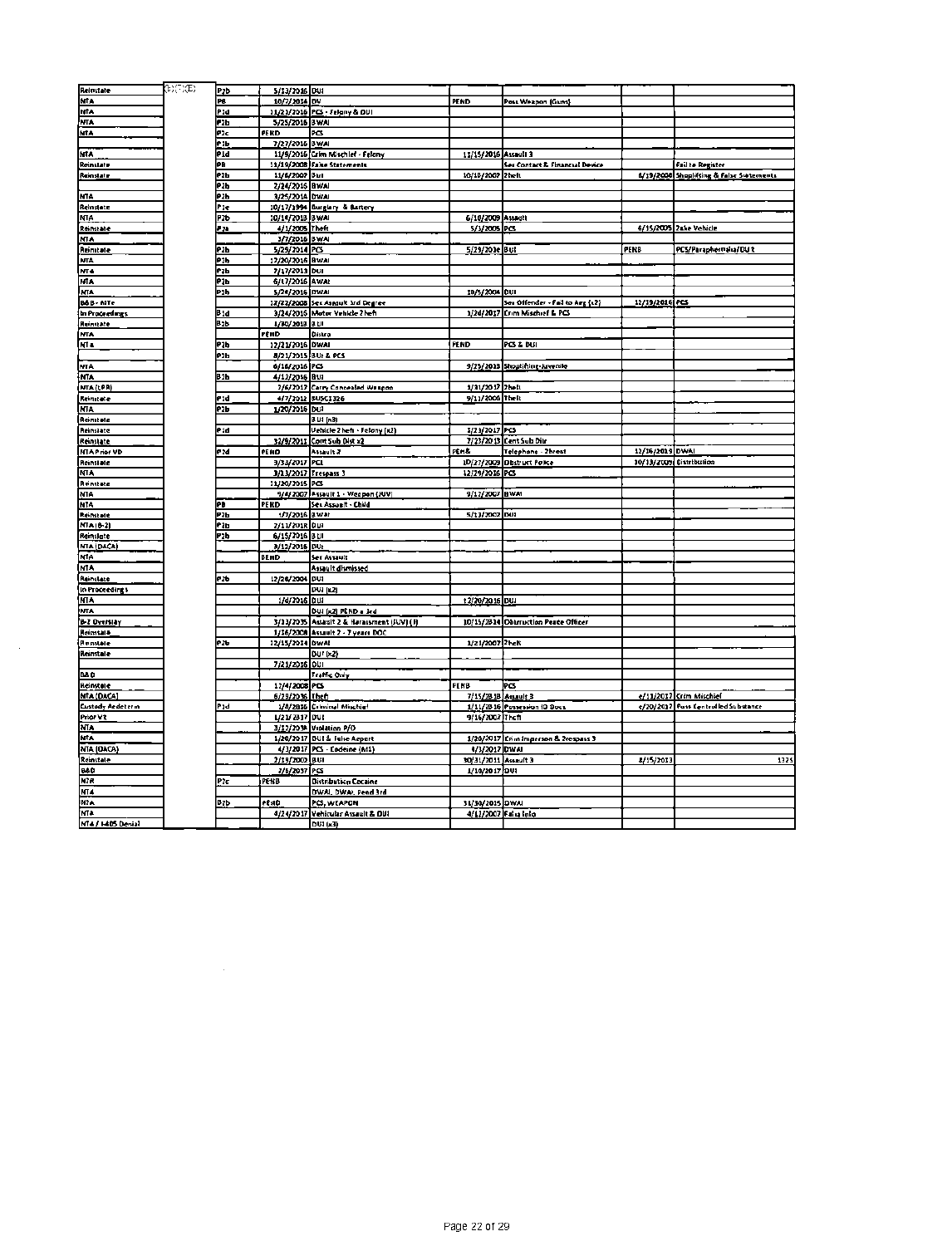|                   | Construction Davis                 |               | Control & Dave |                                 |                                                           | First of August                                   |
|-------------------|------------------------------------|---------------|----------------|---------------------------------|-----------------------------------------------------------|---------------------------------------------------|
| <b>Millough A</b> |                                    | Contrators &  |                | Due of Assembly<br>Controller - |                                                           |                                                   |
|                   |                                    |               |                |                                 |                                                           |                                                   |
|                   |                                    |               |                |                                 |                                                           |                                                   |
|                   |                                    |               |                |                                 |                                                           |                                                   |
|                   |                                    |               |                | 10/5/2016 Reudence              |                                                           | Arrested 10/05/2016                               |
|                   |                                    |               |                | 10/6/2016 RMOMS                 | 10/11/24t6 Denver Probation                               | Arrested 14/06/2016<br>Arrested 10/21/2016        |
|                   |                                    |               |                |                                 | 10/13/2016 Denver Court                                   | Arrested 10/13/2016                               |
|                   |                                    |               |                |                                 | 10/17/2016 Denver Probation                               | Arrested 10/17/2016                               |
|                   |                                    |               |                |                                 | 10/19/2026 Denver Court                                   | Arrested 10/19/2016                               |
|                   |                                    |               |                | 10/20/2016 Turned In            |                                                           | Arrested 10/20/2016                               |
|                   |                                    |               |                |                                 | 10/26/2016 Adams Court<br>10/27/2016 4th ver Court        | Arrested 10/26/2016<br>Arrested by CAP 10/27/2016 |
|                   |                                    |               |                |                                 | 10/27/2016 Westminster Probation                          | Arrested 10/27/2016                               |
|                   |                                    |               |                |                                 | 10/28/2016 Denver Pre-7nal                                | Arrosted 10/28/2016                               |
|                   | 8/1/2014 1326 (Begal Re-Entry      |               |                |                                 | 11/2/2016 Vehicle stop                                    | Arrested 21/02/2016                               |
|                   |                                    |               |                |                                 | 21/8/2016 Denver Court                                    | Arrested 21/08/2016                               |
|                   |                                    |               |                |                                 | 21/10/2016 Denver Court<br>11/10/2016 Denver Court        | Arrested 21/10/2016<br>Arrested 21/10/2016        |
|                   |                                    |               |                |                                 | 11/14/2016 Denver Probation                               | Arrested I L/14/2026                              |
|                   | 3/21/2007 Distribute Menjuana      |               | Forgery        |                                 | 11/16/2016 Denver Ceurt                                   | Arrested 11/16/2016                               |
|                   |                                    |               |                |                                 | 11/16/2014 Denver Ceurt                                   | Arrested t2/16/2016                               |
|                   |                                    |               |                |                                 | 21/15/2016 Denver Ceurt                                   | Mrested 11/16/2016                                |
|                   | 12/12/2008 Giving Fahe Information | 6/27/2002 OUI |                |                                 | 21/17/2016 Jefferson Probetten<br>11/10/2016 Genver Court | Arrested 11/17/2016<br>Arrested 11/18/2016        |
|                   |                                    |               |                |                                 | 11/21/2016 Adams Court                                    | Arrested 11/21/2014                               |
|                   |                                    |               |                |                                 | 11/21/2016 Qouglas County                                 | Arrested by CAP 11/21/2016                        |
|                   |                                    |               |                |                                 | 11/22/2016 Denver Prebation                               | Arrested \$1/22/2016                              |
|                   |                                    |               |                |                                 | 11/28/2016 Adams orobation                                | Arrested 11/20/2016                               |
|                   |                                    |               |                |                                 | 11/29/2016 Riferson Probation                             | Arrested 11/29/2016                               |
|                   |                                    |               |                |                                 | 12/1/2016 Denver Court<br>12/2/2014 Genver Probation      | Arrested 12/1/2016<br>Arrested 12/2/2016          |
|                   |                                    |               |                |                                 | t2/5/2016 Ornver Ceurt                                    | Arrested 12/5/2016                                |
|                   |                                    |               |                |                                 | t3/5/2016 Arapahoe Court                                  | Arrested 12/5/2016                                |
|                   |                                    |               |                |                                 | t2/6/2016 Denver Probation                                | Arrested 12/6/2016                                |
|                   | 8/4/1999 False Info                |               |                |                                 | t2/7/2016 Denver Court                                    | Arrested (2/7/2016                                |
|                   |                                    |               |                |                                 | t2/8/2016 Denver Probation<br>12/8/2016 Denver Court      | Arrested 12/0/2016<br>Arrested 12/8/2026          |
|                   |                                    |               |                |                                 | 12/9/2016 Adams Probetion                                 | Artested 12/9/2016                                |
|                   |                                    |               |                |                                 | t1/12/2016 Denver Probation                               | Arrested 12/12/2011                               |
|                   |                                    |               |                |                                 | 12/13/2016 Detwer Probation                               | Arrested 12/13/2016                               |
|                   |                                    |               |                |                                 | 17/14/2016 Denver Probation                               | Arrested 12/14/2016                               |
|                   |                                    |               |                |                                 | 12/15/2016 Denver Court<br>t2/16/2014 Adams Court         | Arrested 12/25/2016<br>Arrested 12/26/2016        |
| <b>CIND</b>       | Violation P/O Civil                |               |                |                                 | 12/29/2016 Adams Probation                                | Arrested 12/19/2016                               |
|                   |                                    |               |                |                                 | 12/21/2016 Denver Court                                   | Arrested 12/21/2016                               |
|                   |                                    |               |                |                                 | 12/21/2016 Adams Prebation                                | Arrested 22/21/2016 - Reteased in/G-56 for ATO    |
|                   |                                    |               |                |                                 | 12/23/2016 Denver Court                                   | Arrested 12/23/2016                               |
|                   |                                    |               |                |                                 | 12/28/2016 Adams Court                                    | Arreste4 12/28/2416                               |
|                   |                                    |               |                |                                 | 12/23/2016 Denver Probation<br>12/30/2016 Adams Prebation | Arrested 12/29/2014<br>Attested 12/30/2016        |
|                   |                                    |               |                |                                 | 1/3/2012 Denver Court                                     | <b>Arrested 1/3/2027</b>                          |
|                   |                                    |               |                |                                 | 1/3/2012 Denver Court                                     | Arrested 1/1/2027                                 |
|                   |                                    |               |                |                                 | L/0/2017 Adams Probauon                                   | Arrested 01/04/2017                               |
|                   |                                    |               |                |                                 | L/9/2017 Adems Court                                      | arrested 1/9/2012                                 |
|                   |                                    |               |                |                                 | 1/10/2017 Genver COurt<br>1/t1/2017 Rendence              | Arrested 1/10/2017<br>Arrested 01/11/2017         |
|                   |                                    |               |                |                                 | 1/12/2017 Adams Court                                     | Arrested 1/12/2017                                |
|                   |                                    |               |                |                                 | 1/13/2017 Adams Court                                     | Arrested 1/23/2017                                |
|                   |                                    |               |                |                                 | 1/17/2012 Denver Court                                    | Arrested 1/17/2017                                |
|                   |                                    |               |                |                                 | t/17/2012 Jelferson CDurt                                 | Arrested 1/17/2017                                |
|                   |                                    |               |                |                                 | 2/17/2017 Arapshoe Court                                  | Arrested 01/17/2027                               |
|                   |                                    |               |                |                                 | 1/10/2017 Denver Court<br>L/18/2012 Denver Probation      | Arrested 1/10/2017<br>Arrested 1/18/2017          |
|                   |                                    |               |                |                                 | 2/18/2017 Commerce City Probation                         | Arrested 1/16/2017 - neloased on A70              |
|                   |                                    |               |                |                                 | 1/20/2017 Residence                                       | Arrested 1/20/2017                                |
|                   |                                    |               |                | L/20/2017   Imployer            |                                                           | Arrested 1/20/2027                                |

 $\mathcal{L}(\mathcal{L})$  and  $\mathcal{L}(\mathcal{L})$  . The  $\mathcal{L}(\mathcal{L})$ 

 $\sim 10^{-10}$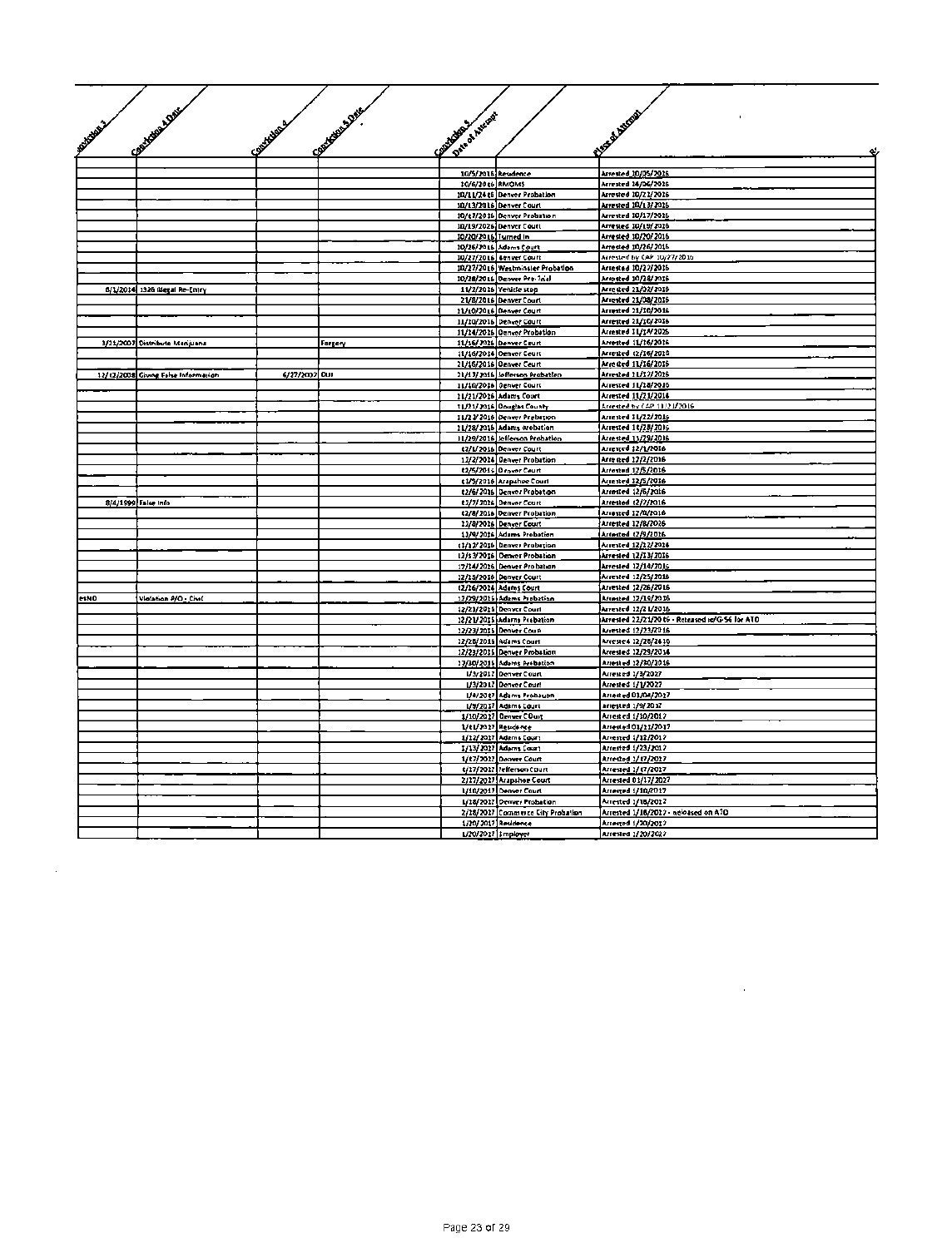|                           |  |                    | 1/23/2017 Adams Probation                              | Arrested 1/23/2012                                        |
|---------------------------|--|--------------------|--------------------------------------------------------|-----------------------------------------------------------|
|                           |  |                    | 1/23/2017 Adams Ceurt                                  | Amesica 1/23/2017                                         |
|                           |  |                    | 1/24/2017 RMOMS-Aurora                                 | Arrested 01/24/2017                                       |
|                           |  |                    | 1/25/1017 RMOMS-Arvada                                 | Arrested 01/25/2012                                       |
|                           |  |                    | 1/27/2012 Denver Court                                 | Arrestad 01/27/2012                                       |
|                           |  |                    | 1/27/2017 Intervention-Golden                          | Arrested 01/23/2012                                       |
|                           |  |                    | 1/30/2017 Adams Prebation                              | Arrested 01/30/2012                                       |
|                           |  |                    | 1/30/2017 Arapahoe Ceurt                               | Arrested 01/30/2012                                       |
|                           |  |                    | 1/30/2017 BMOMS-Aurora                                 | Arrested 01/30/2012                                       |
|                           |  |                    | 1/31/2017 Commerce City Probation                      | Arrested 01/33/2012 - Released en ATO                     |
|                           |  |                    | 1/31/2017 Denver Probation                             | Arrested 01/31/2012                                       |
|                           |  |                    | 2/7/2017 Residence                                     | Avested 2/7/2017                                          |
|                           |  |                    |                                                        |                                                           |
|                           |  |                    | 2/8/2017 Adams Court                                   | <b>Arrested 2/8/2017</b>                                  |
|                           |  |                    | 2/8/2017 Denver Court                                  | Arrested 2/8/2017                                         |
|                           |  |                    | 2/8/2017 Adams Prebation                               | Arrested 2/8/2017                                         |
|                           |  |                    | 2/8/2017 Adams County                                  | Arrested by CAP 02/08/2017                                |
|                           |  |                    | 2/9/2017 Denver Probation                              | Arc ried 2/3/2017                                         |
|                           |  | 2/10/2017 Employer |                                                        | Arrested 2/10/2017                                        |
|                           |  |                    | 2/14/2017 Reflerson Prabation                          | Arrested 2/14/2012 - Refeased en ATO                      |
|                           |  |                    | 2/14/2027 Adams Pr4bation                              | Arrested 2/14/2012                                        |
|                           |  |                    | 2/14/2017 Arapahoe Probattan                           | Arrested 2/14/2012                                        |
|                           |  |                    | 2/15/2017 adams Prabation                              | Arrested 2/15/2012                                        |
|                           |  |                    | 2/15/2017 Adams Pr4bation                              | Arrested 7/15/2012                                        |
|                           |  |                    | 2/17/2017 Denver Court                                 | Arrested 2/17/2012                                        |
|                           |  |                    | 2/12/2017 Adams Court                                  | Arrested 1/17/2017                                        |
|                           |  |                    | 2/17/2017 Cemmerce City Prebation                      | Arrested 3/17/2017                                        |
|                           |  |                    | 2/21/7017 Denver Probation                             | <b>Arrested 2/21/2012</b>                                 |
|                           |  |                    | 2/22/2017 Employer                                     | Arrested 2/21/2012                                        |
|                           |  |                    | 2/24/2017 Portor Hospital                              | Arrasted 02/24/2017                                       |
|                           |  |                    | 3/2/2017 Residence                                     | Arrasted 3/2/2017                                         |
|                           |  |                    | 3/2/2017 lefterson Probelian                           | Arrested 3/2/2017                                         |
|                           |  |                    | 3/6/2017 Residence                                     | Arrested 3/6/2017                                         |
|                           |  |                    | 3/4/2017 lefterson Court                               | Arrested 3/6/2017                                         |
|                           |  |                    | 3/8/2017 Arapahoe Prebation                            | Arrested 3/08/2017                                        |
| 3/3/2020 False Statements |  |                    | 3/10/2017 Arapahoe Ceurt                               | Arrested 3/10/2017                                        |
|                           |  |                    |                                                        |                                                           |
|                           |  |                    |                                                        |                                                           |
|                           |  |                    | 3/13/2017 Adams Jail                                   | Arrested 3/13/2017                                        |
|                           |  |                    | 3/13/2017 Adams Jail                                   | Arrested 3/13/2017                                        |
|                           |  |                    | 3/16/2017 Denver Court                                 | Arrested 3/16/2012                                        |
|                           |  |                    | 3/15/2037 Adams Court                                  | Arrested by CAP 03/15/2017                                |
|                           |  |                    | 3/20/2017 Denver Probation (I4bby)                     | Arrested 03/20/2017                                       |
|                           |  |                    | 3/20/2017 Residence (V4hicle Stop)                     | Arrested 3/20/2017                                        |
|                           |  |                    | 3/12/2017 Jefferson County                             | Arrested 3/17/2017                                        |
|                           |  |                    | 3/24/2017 Adams Probation                              | Arrested 3/24/2017                                        |
|                           |  |                    | 3/30/2017 Jeffce Intervention                          | Arrested 3/20/2017                                        |
|                           |  |                    | 3/30/2017 Denver Pre-Trial                             | Arrested 3/30/2017                                        |
|                           |  |                    | 1/1/2017 Residence                                     | Arrested by FUGOPS 4/01/17                                |
|                           |  |                    | 0/1/2017 Aeuderce                                      | Arrested 4/1/2017                                         |
|                           |  |                    | #/#/2017 Denver prebation                              | Arrested 4/4/2017                                         |
|                           |  |                    | 6/3/2017 RMOMS                                         | Arrested 4/4/2012                                         |
|                           |  |                    | 4/0/2017 Adams Prabotion                               | Arrested 4/4/2017                                         |
|                           |  |                    | 4/6/2022 Adams Court                                   | Arrested 04/06/2017                                       |
|                           |  |                    | 4/7/2017 Vehicle step                                  | Arrested 04/07/2017                                       |
|                           |  | 4/10/2017 RMOMS    |                                                        | Arrested 04/10/2017                                       |
|                           |  |                    | 4/11/2017 Residence                                    | Arrested 4/11/2017                                        |
|                           |  | 4/11/2017 RMOMS    |                                                        | Arrested 4/11/2017                                        |
|                           |  |                    | 0/12/2017 Arepahoe Court                               | Arrested 4/12/2017 - Released en OSUP for Medical Reasons |
|                           |  |                    | 4/13/2027 Adams Court                                  | Arrested 4/13/2017                                        |
|                           |  |                    | 4/14/2017 Vehicle step                                 | Arrested 4/14/2017                                        |
|                           |  |                    | 4/20/2017 Denver C4urt                                 | Arrested 04/20/2012                                       |
|                           |  |                    |                                                        |                                                           |
|                           |  |                    | 0/21/2017 Residence                                    | Arrested 04/21/2017                                       |
|                           |  |                    | 5/2/2017 Denver Court<br>5/3/2017 Jeffer ion Prebation | Arrested 5/2/2017                                         |
|                           |  |                    |                                                        | Arrested 5/2/2017                                         |
|                           |  |                    | 5/2/2017 Adams Prebatton                               | Arrested 05/02/2017                                       |
|                           |  |                    | 5/3/2017 Adams Prebation                               | Arrested 05/03/2017                                       |
|                           |  |                    | 5/2/2017 Denver County                                 | Arrested 05/02/2012                                       |
|                           |  |                    | 5/4/2017 Denver Caurt                                  | Arrested 05/04/2012                                       |
|                           |  |                    | 5/5/2017 Denver Caurt                                  | Arrested 05/05/2017                                       |
|                           |  |                    | 5/8/2017 Oenver Caurt                                  | Arrested 05/08/2012                                       |
|                           |  |                    | 5/8/2017 Denver Court<br>5/9/2017 Adams Probation      | Arrested 05/08/2012<br>Arrested 05/09/2017                |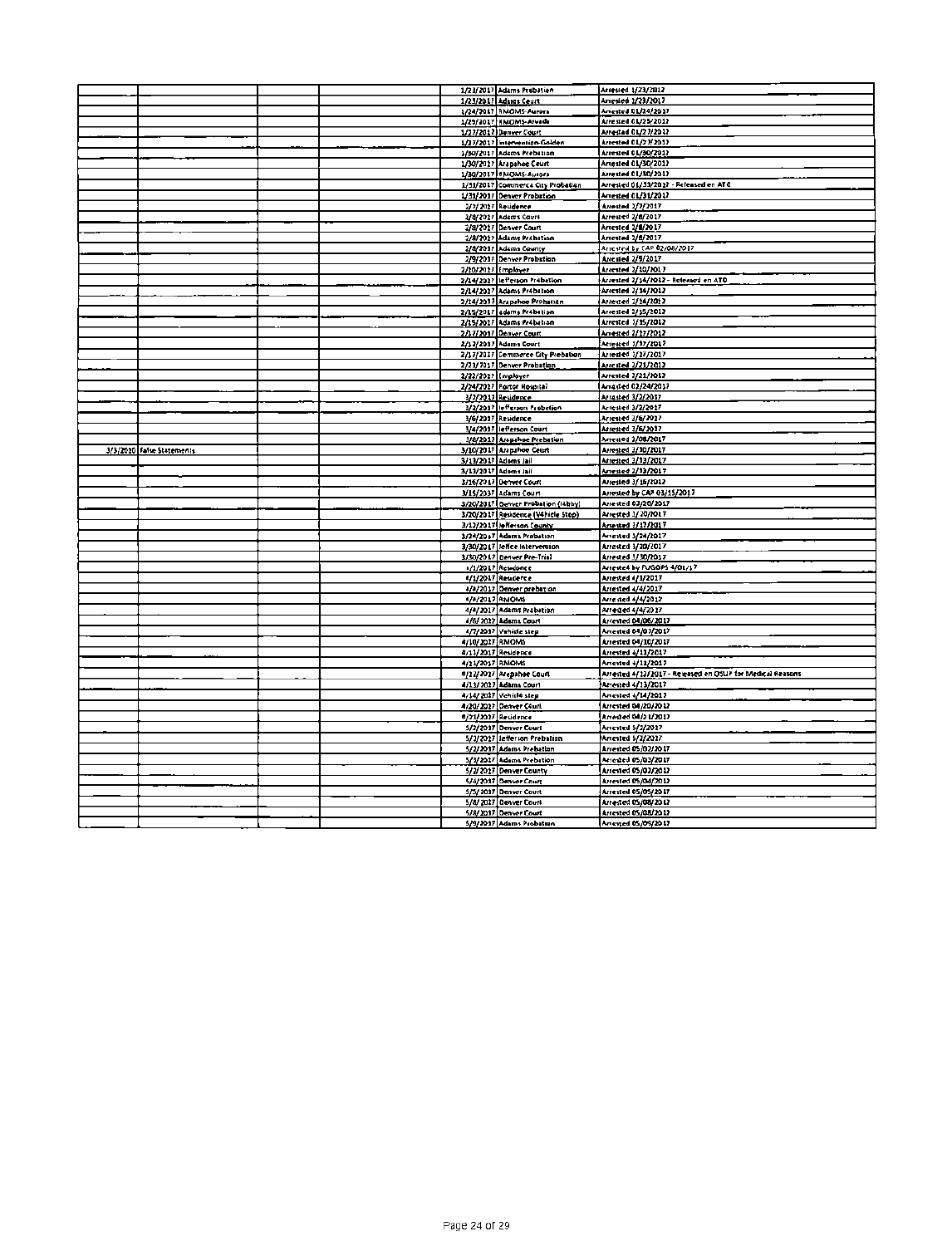# **,** ma Tu Vic in 77 ST <sup>s</sup> 1 2 8 4 5 (7 7 8 9 10 1 7 12 11 171 5. 6 7 11 11 19 11 <sup>1</sup> <sup>5</sup><sup>7</sup>16 17 171 11/ 51/ 21 12 1 i 4 15 16 17 10 22 23 271 25 26 27 23 , 19 20 7 <sup>1</sup>2: 21 271 25 29 30 31 26 27 33 133733 .9:7 **February 2017 January 2017**   $Fr = Sa$ Sunday | Monday | Tuesday | Wednesday | Thursday | Friday | Saturday Jan 1, 17 2 3 3 4 5 6 7 1: New Year's Day  $\frac{1}{2}$  New Year's Day Obsen  $\left[\frac{(b)(6)(b)(7)(c)}{(b)(7)(c)}\right]$  (b)(6);(b)(7) Jan 29 - Feb 4 Jan 22 - 28 Jan 15 - 21 Jan 8 - 14 Jan 1 • 7  $1$ an 1 - 7 8 9 10 11 12 13 13  $(b)(6)$ ; (b)(7)(C)  $1a<sub>1</sub>$  8  $-14$ 15 | 16 | 17 | 18 | 19 | 20 | 21 | 21  $1$  Martin, Luther King Jr.  $\left| \right|$  (b)(6); (b)(7)(C) Jan 15 - 21 22 23 24 25 26 27 28 CMT Training (FDN)  $(b)(6)$ ; (b)(7)(C) Jan 22 - 28 29 30 31 Feb 1 2 3 3 4  $(b)(6)$ ; (b)(7)(C) Jan 29 - Feb 4 DEN MCAT,  $5/16/20179:29$  AM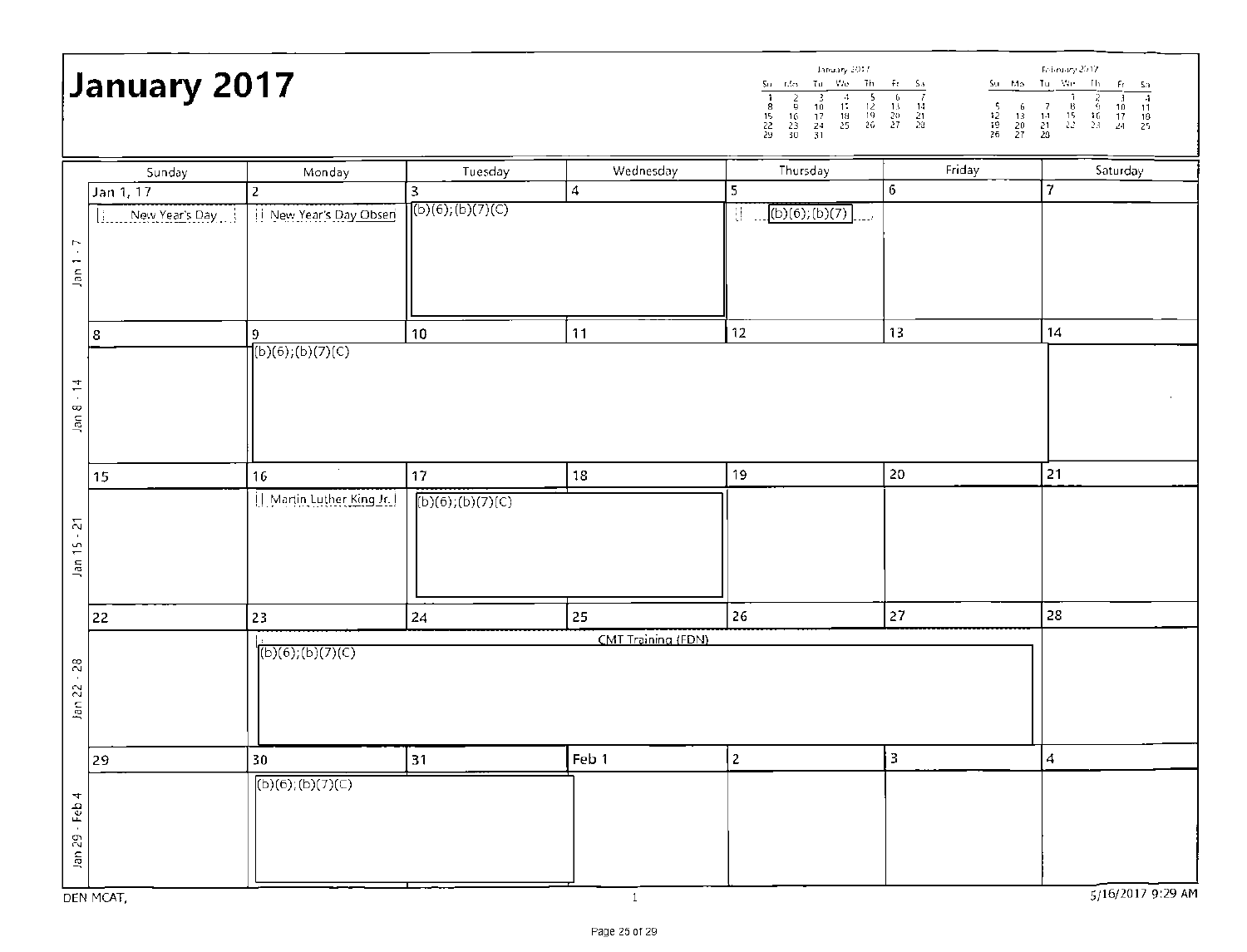|                                    | <b>May 2017</b> |                                                                                                                                                                                                                                                                                                                         |                                                       |                            | May 2017                | $\begin{array}{c} 4 \\ 11 \\ 18 \\ 25 \end{array}$ | June 2017<br>$Su = Ma = Tu - Vfe = 7h$<br>$F_1 = S_0$<br>$\frac{2}{9} = \frac{3}{10}$<br>$\frac{16}{23} = \frac{17}{24}$<br>$\frac{23}{30} = \frac{24}{30}$<br>÷<br>$\frac{8}{15}$<br>$\frac{22}{29}$<br>$\frac{5}{12}$<br>$\frac{12}{19}$<br>$\frac{19}{26}$<br>$\begin{array}{ccc} & 6 & -7 \\ -13 & -13 \\ 20 & -21 \\ 27 & -23 \end{array}$ |
|------------------------------------|-----------------|-------------------------------------------------------------------------------------------------------------------------------------------------------------------------------------------------------------------------------------------------------------------------------------------------------------------------|-------------------------------------------------------|----------------------------|-------------------------|----------------------------------------------------|-------------------------------------------------------------------------------------------------------------------------------------------------------------------------------------------------------------------------------------------------------------------------------------------------------------------------------------------------|
|                                    | Sunday          | Monday                                                                                                                                                                                                                                                                                                                  | Tuesday                                               | Wednesday                  | Thursday                | Friday                                             | Saturday                                                                                                                                                                                                                                                                                                                                        |
| Apr $30$                           |                 | May 1                                                                                                                                                                                                                                                                                                                   | $\overline{z}$                                        | 3                          | $\overline{\mathbf{4}}$ | 5                                                  | $\bf 6$                                                                                                                                                                                                                                                                                                                                         |
| ç<br>- May -<br>Apr 30             |                 | $E_{\rm 2}(6)(0)E_{\rm 2}(0)(0)E_{\rm 2}(0)E_{\rm 2}(0)E_{\rm 2}(0)E_{\rm 2}(0)E_{\rm 2}(0)E_{\rm 2}(0)E_{\rm 2}(0)E_{\rm 2}(0)E_{\rm 2}(0)E_{\rm 2}(0)E_{\rm 2}(0)E_{\rm 2}(0)E_{\rm 2}(0)E_{\rm 2}(0)E_{\rm 2}(0)E_{\rm 2}(0)E_{\rm 2}(0)E_{\rm 2}(0)E_{\rm 2}(0)E_{\rm 2}(0)E_{\rm 2}(0)E_{\rm 2}(0)$                |                                                       |                            |                         |                                                    |                                                                                                                                                                                                                                                                                                                                                 |
| 7                                  |                 | 8                                                                                                                                                                                                                                                                                                                       | 9                                                     | $10\,$                     | 11                      | 12                                                 | 13                                                                                                                                                                                                                                                                                                                                              |
|                                    |                 | $\mathbb{G}(\mathfrak{b};\mathfrak{b})\backslash\{0\};\mathfrak{b}\backslash\{1\};\mathbb{B})$                                                                                                                                                                                                                          |                                                       |                            |                         |                                                    |                                                                                                                                                                                                                                                                                                                                                 |
| $\mathbb{C}$<br>$\bullet$<br>May 7 |                 |                                                                                                                                                                                                                                                                                                                         |                                                       |                            |                         | ,,,,,,,,,,,,,,,,,,,,,,,,,,,,,,,,,                  |                                                                                                                                                                                                                                                                                                                                                 |
| 14                                 |                 | 15                                                                                                                                                                                                                                                                                                                      | 16                                                    | 17                         | 18                      | 19                                                 | 20                                                                                                                                                                                                                                                                                                                                              |
| $\gtrsim$<br>$\sim$<br>May 14      |                 | $E_{1}(6);E_{2}(7);E_{1}(6);E_{2}(7);E_{3}(8);E_{4}(9);E_{5}(16);E_{6}(16);E_{7}(16);E_{8}(16);E_{9}(16);E_{10}(16);E_{11}(16);E_{12}(16);E_{13}(16);E_{14}(16);E_{15}(16);E_{16}(16);E_{17}(16);E_{18}(16);E_{19}(16);E_{10}(16);E_{11}(16);E_{12}(16);E_{13}(16);E_{14}(16);E_{15}(16);E_{16}(16);E_{17}(16);E_{18}($ |                                                       | (b)(6);(b){}}(C);(b){}}(E) |                         |                                                    |                                                                                                                                                                                                                                                                                                                                                 |
| 21                                 |                 | 22                                                                                                                                                                                                                                                                                                                      | 23                                                    | 24                         | 25                      | 26                                                 | 27                                                                                                                                                                                                                                                                                                                                              |
| 27<br>$\sim$<br>May 21             |                 | (b)(6);(b)(D);(D);(b)(D)E)                                                                                                                                                                                                                                                                                              |                                                       |                            |                         |                                                    |                                                                                                                                                                                                                                                                                                                                                 |
| 28                                 |                 | 29                                                                                                                                                                                                                                                                                                                      | 30                                                    | 31                         | Jun 1                   | 2                                                  | 3                                                                                                                                                                                                                                                                                                                                               |
| May 28 - Jun 3<br>DEN MCAT,        |                 | L<br>Memorial Day                                                                                                                                                                                                                                                                                                       | $\textcolor{blue}{\textbf{(b)(6)(b)(7)(C)(b)(7)(E)}}$ |                            |                         |                                                    | 5/16/2017 9:04 AM                                                                                                                                                                                                                                                                                                                               |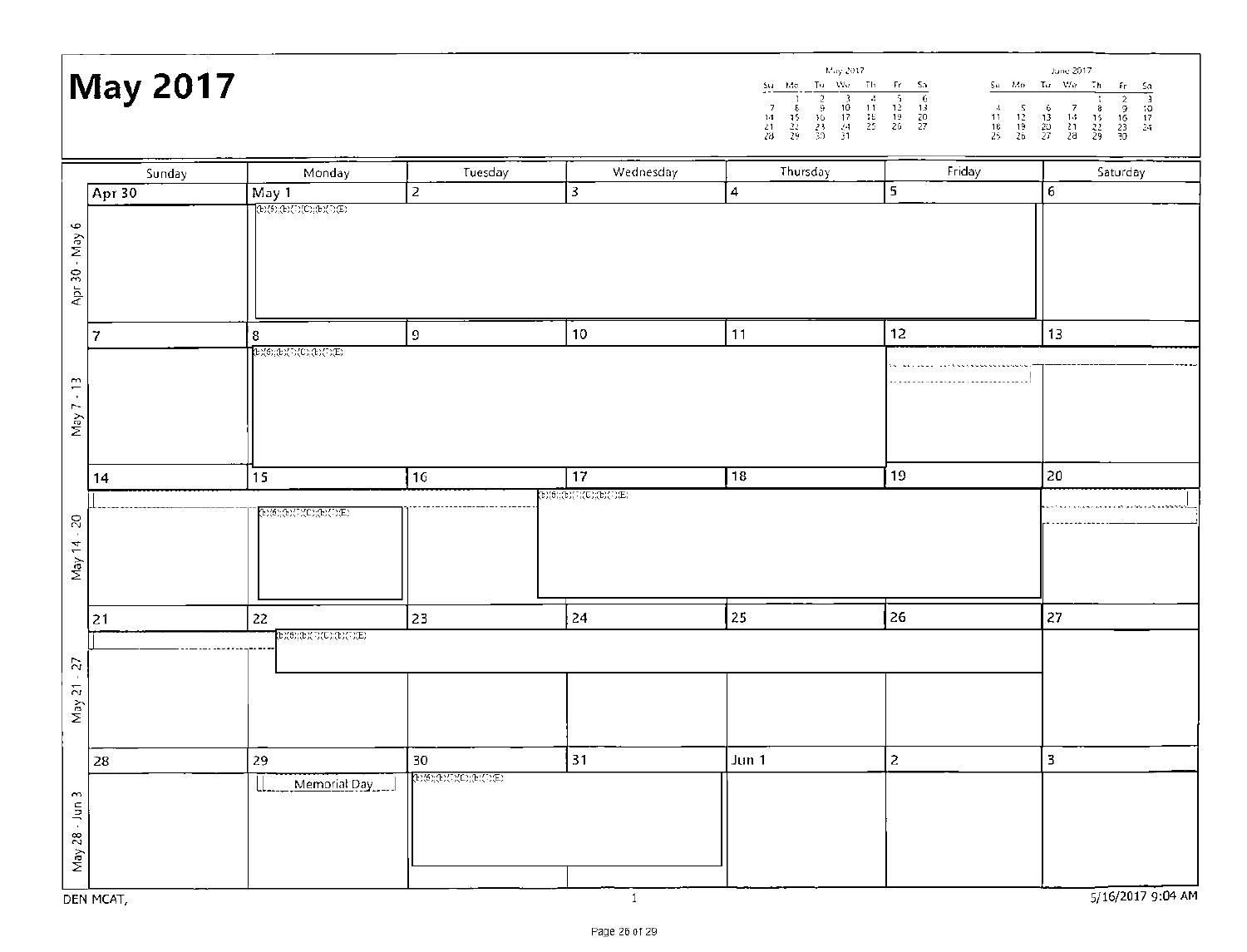|                                                    | April 2017                                                                                        |                                  |                                          | April 2017<br>May 2017.<br>$\underline{\text{Su}}$ $\underline{\text{Mo}}$ $\underline{\text{Tu}}$ $\underline{\text{We}}$ $\underline{\text{Th}}$ $\underline{\text{Fr}}$ $\underline{\text{S}}_1$<br>$\underline{Su+Mo+Tu+We+Th}=\underline{F}f+\underline{S}f$<br>$\begin{array}{ c c c c c }\hline &1&2&3&4&5\\ \hline &7&8&9&10&11&12\\ \hline 14&15&16&17&18&19\\ 21&22&23&24&25&26\\ 22&29&36&31&\\ \hline \end{array}$<br>$\begin{array}{c}\n\overline{6} \\ 13 \\ 20 \\ 27\n\end{array}$<br>$\begin{array}{cccccc} & 3 & -4 & -5 & 6 & 7 & -8 \\ 10 & -11 & -12 & -13 & -34 & -15 \\ 17 & -18 & -19 & -20 & -21 & -22 \\ 24 & -25 & -26 & -27 & -28 & -29 \end{array}$<br>$\frac{2}{9}$<br>$\frac{16}{23}$<br>$\frac{23}{30}$ |                  |                |                          |
|----------------------------------------------------|---------------------------------------------------------------------------------------------------|----------------------------------|------------------------------------------|----------------------------------------------------------------------------------------------------------------------------------------------------------------------------------------------------------------------------------------------------------------------------------------------------------------------------------------------------------------------------------------------------------------------------------------------------------------------------------------------------------------------------------------------------------------------------------------------------------------------------------------------------------------------------------------------------------------------------------------|------------------|----------------|--------------------------|
|                                                    | Sunday                                                                                            | Monday                           | Tuesday                                  | Wednesday                                                                                                                                                                                                                                                                                                                                                                                                                                                                                                                                                                                                                                                                                                                              | Thursday         | Friday         | Saturday                 |
|                                                    | Mar <sub>26</sub>                                                                                 | 27                               | $\overline{28}$                          | 29                                                                                                                                                                                                                                                                                                                                                                                                                                                                                                                                                                                                                                                                                                                                     | 30               | 31             | Apr 1<br>$E(\mathbb{C})$ |
| $\frac{1}{2}$<br>3/26                              |                                                                                                   |                                  |                                          |                                                                                                                                                                                                                                                                                                                                                                                                                                                                                                                                                                                                                                                                                                                                        |                  |                |                          |
|                                                    | 2                                                                                                 | 3                                | $\overline{4}$                           | 5                                                                                                                                                                                                                                                                                                                                                                                                                                                                                                                                                                                                                                                                                                                                      | $\boldsymbol{6}$ | $\overline{7}$ | 8                        |
| r<br>$\mathbf{H}$<br>$\mathfrak{Z}^{\mathfrak{t}}$ | $\overline{(\mathbf{b})(\mathbf{b})(\mathbf{b})(\mathbf{b})(\mathbf{b})(\mathbf{b})(\mathbf{b})}$ |                                  |                                          |                                                                                                                                                                                                                                                                                                                                                                                                                                                                                                                                                                                                                                                                                                                                        |                  |                |                          |
|                                                    | 9                                                                                                 | 10<br>$E(E;E) = E(E;E) = E(E;E)$ | 11                                       | 12                                                                                                                                                                                                                                                                                                                                                                                                                                                                                                                                                                                                                                                                                                                                     | 13               | 14             | 15                       |
| $\frac{1}{\pi}$<br>$\frac{Q}{T}$                   |                                                                                                   |                                  |                                          |                                                                                                                                                                                                                                                                                                                                                                                                                                                                                                                                                                                                                                                                                                                                        |                  |                |                          |
|                                                    | 16                                                                                                | 17                               | 18                                       | 19                                                                                                                                                                                                                                                                                                                                                                                                                                                                                                                                                                                                                                                                                                                                     | 20               | 21             | 22                       |
| $-21$<br>4/16                                      |                                                                                                   |                                  | $E(G;E)\backslash E(G;E)\backslash E(E)$ |                                                                                                                                                                                                                                                                                                                                                                                                                                                                                                                                                                                                                                                                                                                                        |                  |                |                          |
|                                                    | 23                                                                                                | 24                               | 25                                       | 26                                                                                                                                                                                                                                                                                                                                                                                                                                                                                                                                                                                                                                                                                                                                     | 27               | 28             | 29                       |
| $4/23 - 28$                                        |                                                                                                   | $E_{\rm 2}^{(6)}(0;1)$           |                                          |                                                                                                                                                                                                                                                                                                                                                                                                                                                                                                                                                                                                                                                                                                                                        | (E)(6)(E)(E)(C)  |                |                          |
|                                                    | 30                                                                                                | May 1                            | $\overline{2}$                           | 3                                                                                                                                                                                                                                                                                                                                                                                                                                                                                                                                                                                                                                                                                                                                      | $\boldsymbol{4}$ | 5              | 6                        |
| $4/30 - 5/5$                                       | DEN MCAT,                                                                                         |                                  |                                          | $\,$ 1 $\,$                                                                                                                                                                                                                                                                                                                                                                                                                                                                                                                                                                                                                                                                                                                            |                  |                | 5/16/2017 9:05 AM        |

Page 27 of 29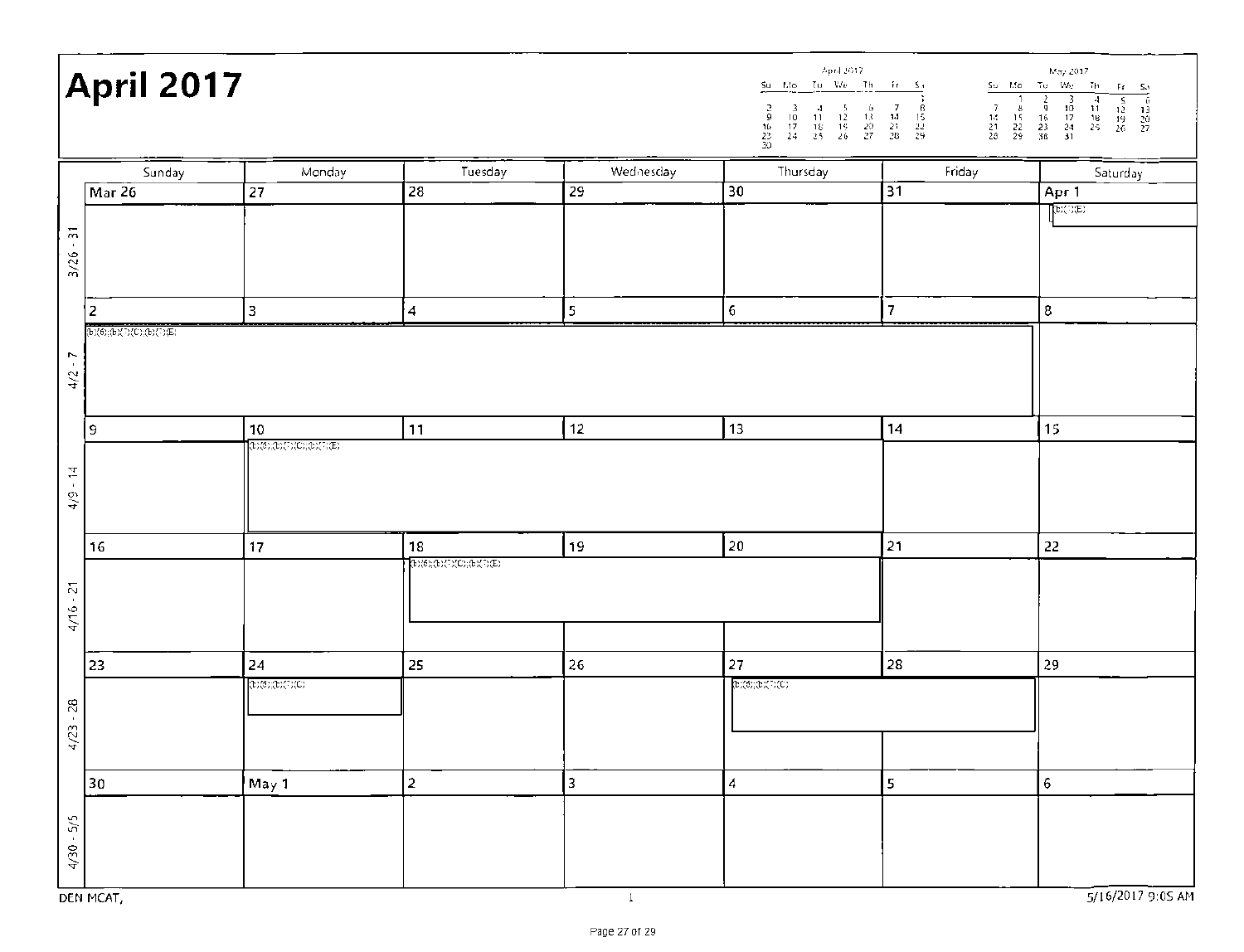|                | March 2017 |                                                                                                 |                | March 2017<br>April 2017<br>Su Mo Tu We Th<br>Su Mo Tu We Th Fr Sa<br>$\begin{array}{cccccc} \text{Tu} & \text{We} & \text{Th} & \text{Fr} & \text{Sa} \\ \hline & 3 & 2 & 3 & 4 \\ \hline 7 & 8 & 9 & 40 & 11 \\ 14 & 15 & 46 & 17 & 18 \\ \end{array}$<br>$\frac{15}{20}$<br>$\frac{20}{27}$<br>$\frac{5}{12}$<br>$\frac{12}{26}$<br>$\begin{array}{cccc} 2&3&4&5\\ 9&10&11&12\\ 16&17&16&19\\ 23&24&25&26\\ 30&&&&&&&&&\end{array}$<br>$\frac{7}{21}$<br>$\frac{21}{28}$<br>$\frac{6}{13}$<br>$\frac{13}{27}$<br>$\frac{15}{22}$ |                                                                                    |        |                   |
|----------------|------------|-------------------------------------------------------------------------------------------------|----------------|-------------------------------------------------------------------------------------------------------------------------------------------------------------------------------------------------------------------------------------------------------------------------------------------------------------------------------------------------------------------------------------------------------------------------------------------------------------------------------------------------------------------------------------|------------------------------------------------------------------------------------|--------|-------------------|
|                | Sunday     | Monday                                                                                          | Tuesday        | Wednesday                                                                                                                                                                                                                                                                                                                                                                                                                                                                                                                           | Thursday                                                                           | Friday | Saturday          |
|                | $Feb$ 26   | 27                                                                                              | 28             | Mar 1                                                                                                                                                                                                                                                                                                                                                                                                                                                                                                                               | $\overline{2}$                                                                     | 3      | 4                 |
|                |            |                                                                                                 |                | (b)(6);(b)(C);(C);(b)(C)(E)                                                                                                                                                                                                                                                                                                                                                                                                                                                                                                         |                                                                                    |        |                   |
| Feb 26 - Mar 4 |            |                                                                                                 |                |                                                                                                                                                                                                                                                                                                                                                                                                                                                                                                                                     |                                                                                    |        |                   |
|                |            |                                                                                                 |                |                                                                                                                                                                                                                                                                                                                                                                                                                                                                                                                                     |                                                                                    |        |                   |
|                |            |                                                                                                 |                |                                                                                                                                                                                                                                                                                                                                                                                                                                                                                                                                     |                                                                                    |        |                   |
|                | 5          | $6\phantom{.}$                                                                                  | $\overline{7}$ | 8                                                                                                                                                                                                                                                                                                                                                                                                                                                                                                                                   | 9                                                                                  | 10     | 11                |
|                |            | $[\mathbb{B}(\mathbb{G});\mathbb{B}(\mathbb{G})(\mathbb{G});\mathbb{B})(\mathbb{G})\mathbb{E})$ |                |                                                                                                                                                                                                                                                                                                                                                                                                                                                                                                                                     | $\overline{\mathbb{(b)(6)(b)(\mathbb{C})(\mathbb{C})(b)(\mathbb{C})(\mathbb{E})}}$ |        |                   |
|                |            |                                                                                                 |                |                                                                                                                                                                                                                                                                                                                                                                                                                                                                                                                                     |                                                                                    |        |                   |
| Mar $5 - 11$   |            |                                                                                                 |                |                                                                                                                                                                                                                                                                                                                                                                                                                                                                                                                                     |                                                                                    |        |                   |
|                |            |                                                                                                 |                |                                                                                                                                                                                                                                                                                                                                                                                                                                                                                                                                     |                                                                                    |        |                   |
|                |            |                                                                                                 |                |                                                                                                                                                                                                                                                                                                                                                                                                                                                                                                                                     |                                                                                    |        |                   |
|                | 12         | 13<br>(b)(6);(b)(D)(C);(b)(D)(E)                                                                | 14             | 15                                                                                                                                                                                                                                                                                                                                                                                                                                                                                                                                  | 16                                                                                 | 17     | 18                |
|                |            |                                                                                                 |                |                                                                                                                                                                                                                                                                                                                                                                                                                                                                                                                                     |                                                                                    |        |                   |
| Mar 12 - 18    |            |                                                                                                 |                |                                                                                                                                                                                                                                                                                                                                                                                                                                                                                                                                     |                                                                                    |        |                   |
|                |            |                                                                                                 |                |                                                                                                                                                                                                                                                                                                                                                                                                                                                                                                                                     |                                                                                    |        |                   |
|                |            |                                                                                                 |                |                                                                                                                                                                                                                                                                                                                                                                                                                                                                                                                                     |                                                                                    |        |                   |
|                | 19         | 20                                                                                              | 21             | 22                                                                                                                                                                                                                                                                                                                                                                                                                                                                                                                                  | 23                                                                                 | 24     | 25                |
|                |            | (b)(6);(b)(D)(C);(b)(D)(E)                                                                      |                |                                                                                                                                                                                                                                                                                                                                                                                                                                                                                                                                     |                                                                                    |        |                   |
|                |            |                                                                                                 |                |                                                                                                                                                                                                                                                                                                                                                                                                                                                                                                                                     |                                                                                    |        |                   |
| Mar 19 - 25    |            |                                                                                                 |                |                                                                                                                                                                                                                                                                                                                                                                                                                                                                                                                                     |                                                                                    |        |                   |
|                |            |                                                                                                 |                |                                                                                                                                                                                                                                                                                                                                                                                                                                                                                                                                     |                                                                                    |        |                   |
|                |            |                                                                                                 |                |                                                                                                                                                                                                                                                                                                                                                                                                                                                                                                                                     |                                                                                    |        |                   |
|                | 26         | 27                                                                                              | 28             | 29                                                                                                                                                                                                                                                                                                                                                                                                                                                                                                                                  | 30                                                                                 | 31     | Apr <sub>1</sub>  |
|                |            |                                                                                                 |                |                                                                                                                                                                                                                                                                                                                                                                                                                                                                                                                                     |                                                                                    |        |                   |
| Mar 26 - Apr 1 |            |                                                                                                 |                |                                                                                                                                                                                                                                                                                                                                                                                                                                                                                                                                     |                                                                                    |        |                   |
|                |            |                                                                                                 |                |                                                                                                                                                                                                                                                                                                                                                                                                                                                                                                                                     |                                                                                    |        |                   |
|                |            |                                                                                                 |                |                                                                                                                                                                                                                                                                                                                                                                                                                                                                                                                                     |                                                                                    |        |                   |
|                | DEN MCAT,  |                                                                                                 |                | $\mathbf{1}$                                                                                                                                                                                                                                                                                                                                                                                                                                                                                                                        |                                                                                    |        | 5/16/2017 9:06 AM |